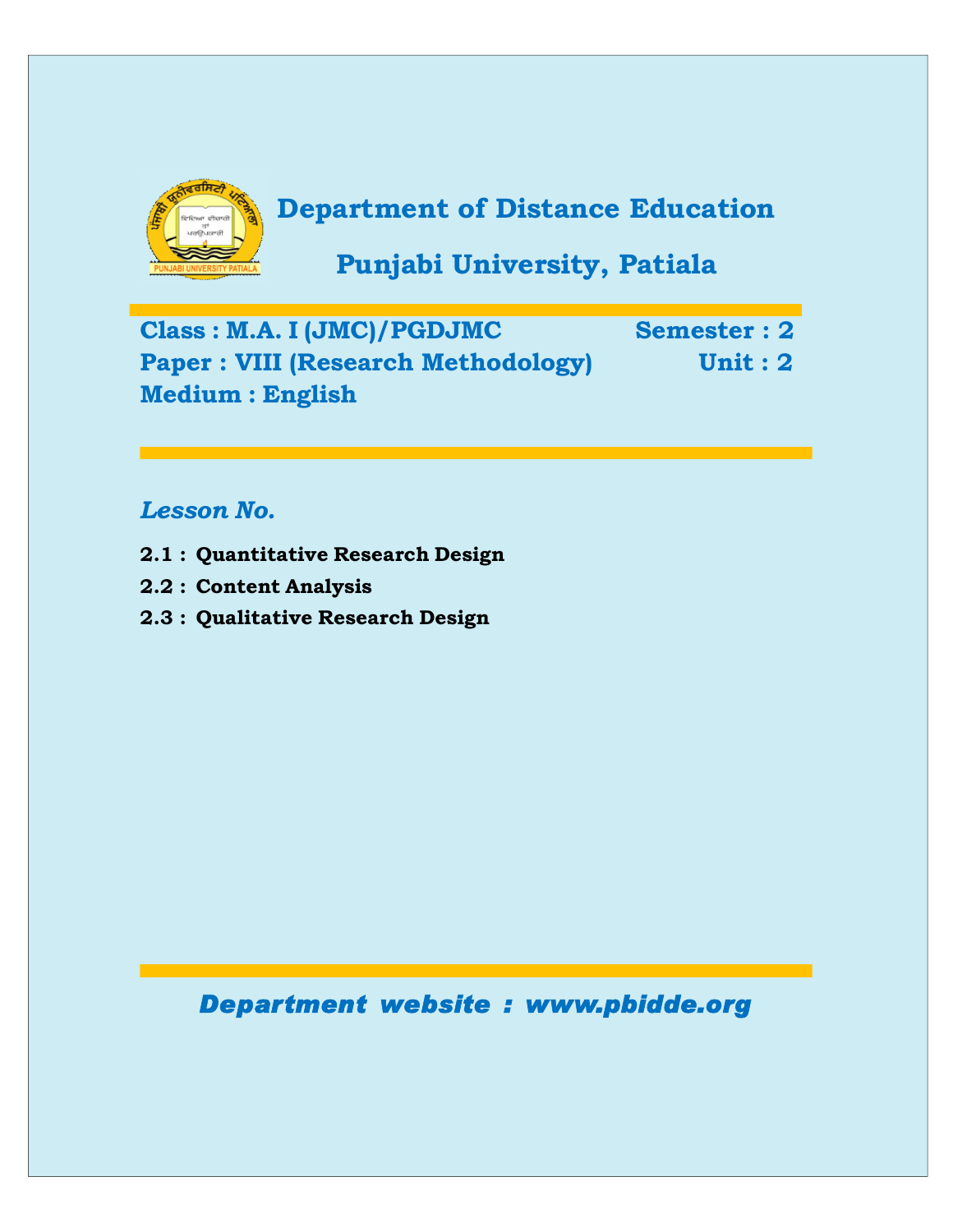## **M.A. (JMC)/PGDJMC Part-I PAPER-VIII**

**Lesson No. 2.1 Author: Shilpa J.**

# **Quantitative research design**

#### **Objectives**

After reading this lesson you should be able to -

- Understand quantitative research design and its characteristic
- Delineate the survey research method
- Understand the experimental research designs
- Differentiate between experimental research methods
- Importance of variables

#### **Contents**

- Introduction
- Quantitative research design definition & characteristics
- Survey method advantages & disadvantages, questionnaire, survey methods
- Experimental research factors, components, types pre experimental design, quasi, true experiment, & single subject experiment
- Variables independent, dependent & control
- Groups experimental & control group
- Self Assessment Questions
- References
- FurtherReadings

 *Research is Re –Searching or discovering something. It can be formal or informal. Opting certain structured way of discovering, following defined steps and procedures makes the research formal in nature. The two important types of research is quantitative and qualitative research. This chapter discusses quantitative research design and its methods for better understanding.* 

### **Introduction**

 Quantitative research is completely based on measurement of quantity or amount. It comes with a single reality i.e. can be measured by an instrument. The questioning in this method is static or standardized. The respondents are asked the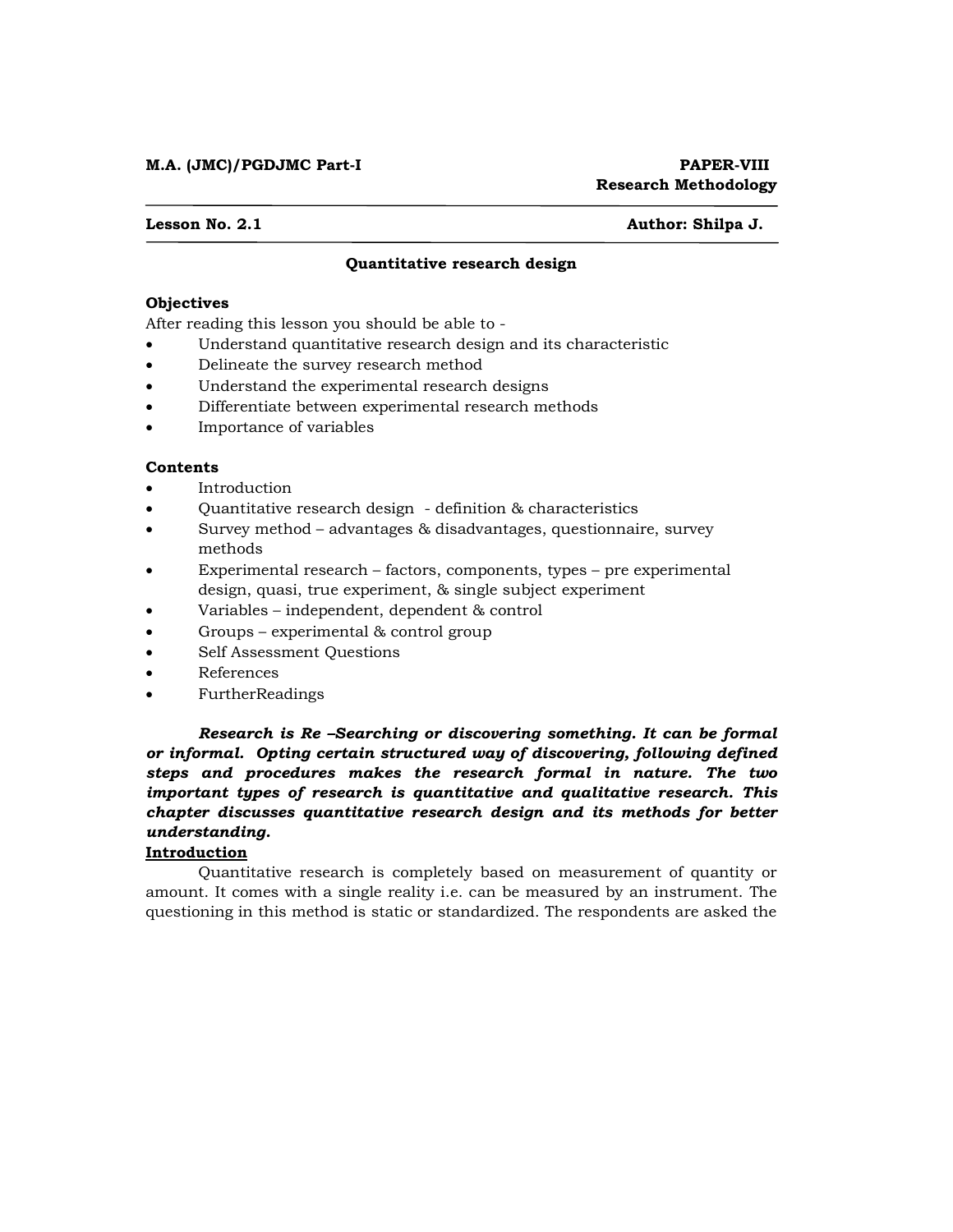same question with no opportunity for follow up questions. The output or the result of quantitative research is definite and is in numbers or set of numbers.

# **Definitions**

 Aliaga and Gunderson (2000), describes quantitative research methods as: Quantitative research is 'Explaining phenomena by collecting numerical data that are analyzed using mathematically based methods (in particular statistics)'.

Hittleman and Simon (1997), Quantitative research makes use of questionnaires, surveys and experiments to gather data that is revised and tabulated in numbers, which allows the data to be

Characterized by the use of statistical analysis.

### **Characteristics**

Some of the characteristics of quantitative research are:

- 1. Researcher begins the research with Test Hypotheses.
- 2. The research establishes relationships between measured variables.
- 3. Concepts are in the form of distinct variables
- 4. It is numerical and non descriptive
- 5. Measures are systematic before data collection and are standardized. example: questionnaire, sampling…
- 6. The researcher is an objective observer who doesn't participate nor influence the study
- 7. Data collected are usually in the form of numbers using precise measurement techniques
- 8. The results or analysis are presented in the form of tables, charts or graphs
- 9. It is conclusive and allows for free generalization
- 10. Replication is assumed as it uses standard procedures

#### **Survey Method**

 Survey research, is one of the most sort after or popular methods in quantitative research design, extensively used to collect information, data from the samples drawn from the well defined population. According to Polit and Hungler (1999), survey is used to obtain information from groups of people (i.e. population). This method studies or collects data from large sample using tools such as

questionnaire or interview. The samples selected are representation of the general population. There are two major types of surveys:

1. **Descriptive Survey**: This type of survey attempts to describe / document the current condition or attitudes. It studies 'what exists at the moment'. *Example*: a survey to find the success of Swach Bharat - A clean India campaign

2. **Analytical survey**: This type describes and explains why a situation exists usually examining two or more variables. This helps researcher to analyze the interrelationship between the variables. *Example*: To find out how digital media and social media addiction is affecting the newspaper industry.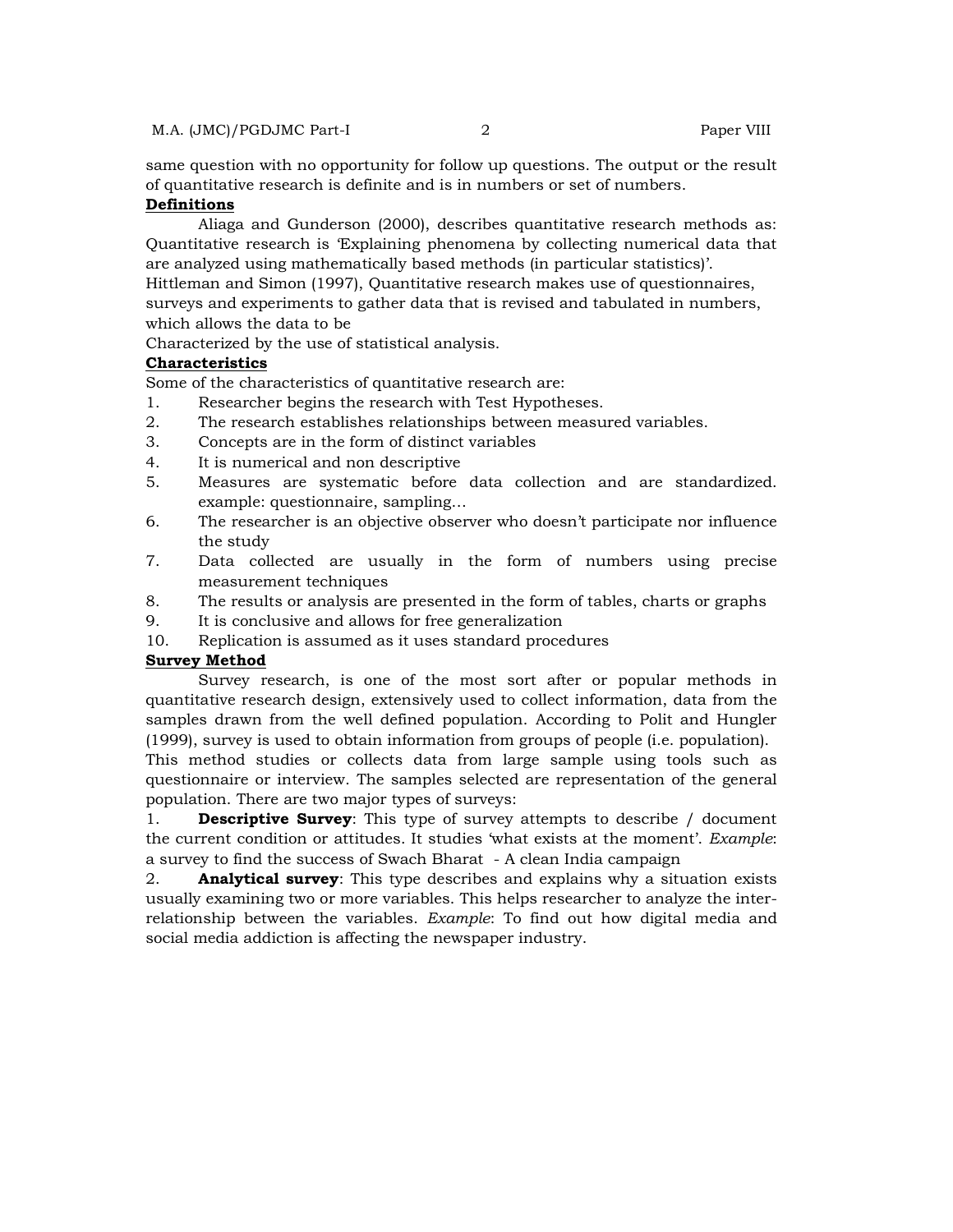#### **Advantages and Disadvantages**

#### **Advantages**

- 1. Problem is investigated in realistic situations
- 2. Large amount of data can be collected from larger population
- 3. Examine many variables and analyze the correlation among variables
- 4. Statistics is used for analyzing or interpreting the data
- 5. Surveys does not have geographical limitations
- 6. Cost of survey can be controlled by choosing the appropriate tool

# **Disadvantage**

- 1. Independent variables cannot be manipulated
- 2. Inappropriate questions/ words can lead to bias in results
- 3. Sometimes surveys might end up with wrong respondents
- 4. Surveys might face unwilling participation of the samples

### **Questionnaire**

 A researcher doing survey must take utmost care in designing the questionnaire. The questionnaire should be based on the objective and goal of the research. The questions framed need to be precise, clear and communicate the exact meaning. Questions designed should never be ambiguous and misleading. The questions framed are of two types:

1. **Close ended**: It is usually a multiple choice question i.e. the question comes with the list of choice from which the respondents have to select an answer. This usually creates general uniformity in response. It is also easy to quantify and analyze. The disadvantage of close ended questions is that the researcher might fail to include certain responses in the choice given.

2. **Open ended**: In this, the respondents enjoy complete freedom to express or answer the question. His response is not limited to the choice. The disadvantage open ended questions usually cause difficulty in quantifying or analysis of the response as lot of differences might exist in respondent's answers. These types of questions will of great help during pilot study based on which appropriate questionnaire can be designed.

# **Important components of the questionnaire:**

- 1. Introduction: the researcher as to introduce the research goals and objectives to the respondents at the beginning of the questionnaire.
- 2. Instructions: instruct the respondents to complete the questionnaire and also clarify if they have any doubts while answering.
- 3. Question order: there need to be a flow or continuity in the question pattern. Logical organization of the question is very important for better understanding.
- 4. Layout: it is the physical appearance of the questionnaire. It should be neatly typed and clearly printed to attract respondents.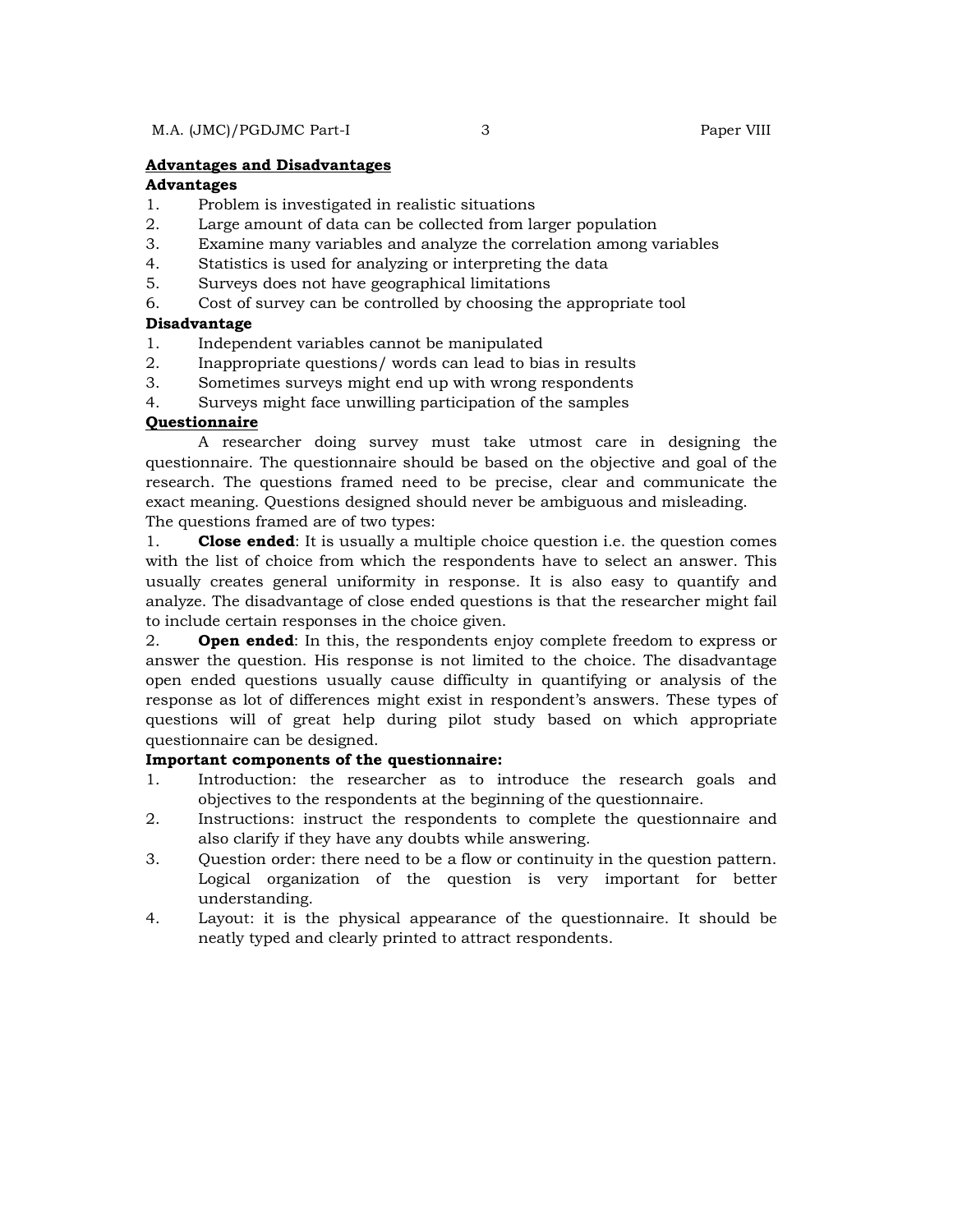- 5. Length: short questions are easy to understand and help in completion. Longer questions might be difficult to understand and cause fatigue leading to less completion rates.
- 6. Pretest: After designing the questionnaire, the best way to understand the appropriateness of a questionnaire is to pretest it with small samples and refine it if required.

#### **Methods to gather survey data**

1. **Mail survey**: Sending the questionnaire to samples through mails. In this type, after mailing the questionnaire, the researcher has to monitor return rates and also send follow up mails. This method can cover wide geographic area at low cost. The disadvantage is the interviewer is absent to clear doubt. Usually the researcher never knows who answers the question.

2. **Telephone survey and personal interview**: Interviewer asks the question either directly or through telephone. Interviewer need to be neutral and never comment on the responses of the sample. Interviewers can clarify misunderstanding of the questionnaire.

Personal interview is one to one. The questions can be either structured or unstructured. Structured question are usually predetermined and easy to tabulate or analyze, whereas unstructured question tend to be broader and sometimes on spot as well.

3. **Group administration**: Here, group of respondents are gathered together and given individual copies of questionnaire. Group administration can take place in natural setting or field. As the sole purpose of respondents gathering is to answer questions, very few questions might be left blank. The method can be expensive as it incurs expenses relating inviting people, making arrangements, manpower and so on.

4. **Internet survey**: In this method, survey is conducted virtually through internet. The access of questionnaire is through email or online through links and submits it when finished. The advantage of internet survey is that it has no geographical limitation and the research can be conducted at low cost. The disadvantage is there is no actuality about who completes the questionnaire.

 Survey research is a useful method of data collection. It is extensively used because of flexibility. Researcher need to select the appropriate survey method to collect information. Questionnaire design is the important step in survey research. Certain problems with survey research is :

- 1. Subjects might be unable to recall information.
- 2. Lack of knowledge with regard to questions could create bias.
- 3. Subjects might purposefully deceive researcher through incorrect answers.
- 4. Respondents might give elaborate answers to single questions.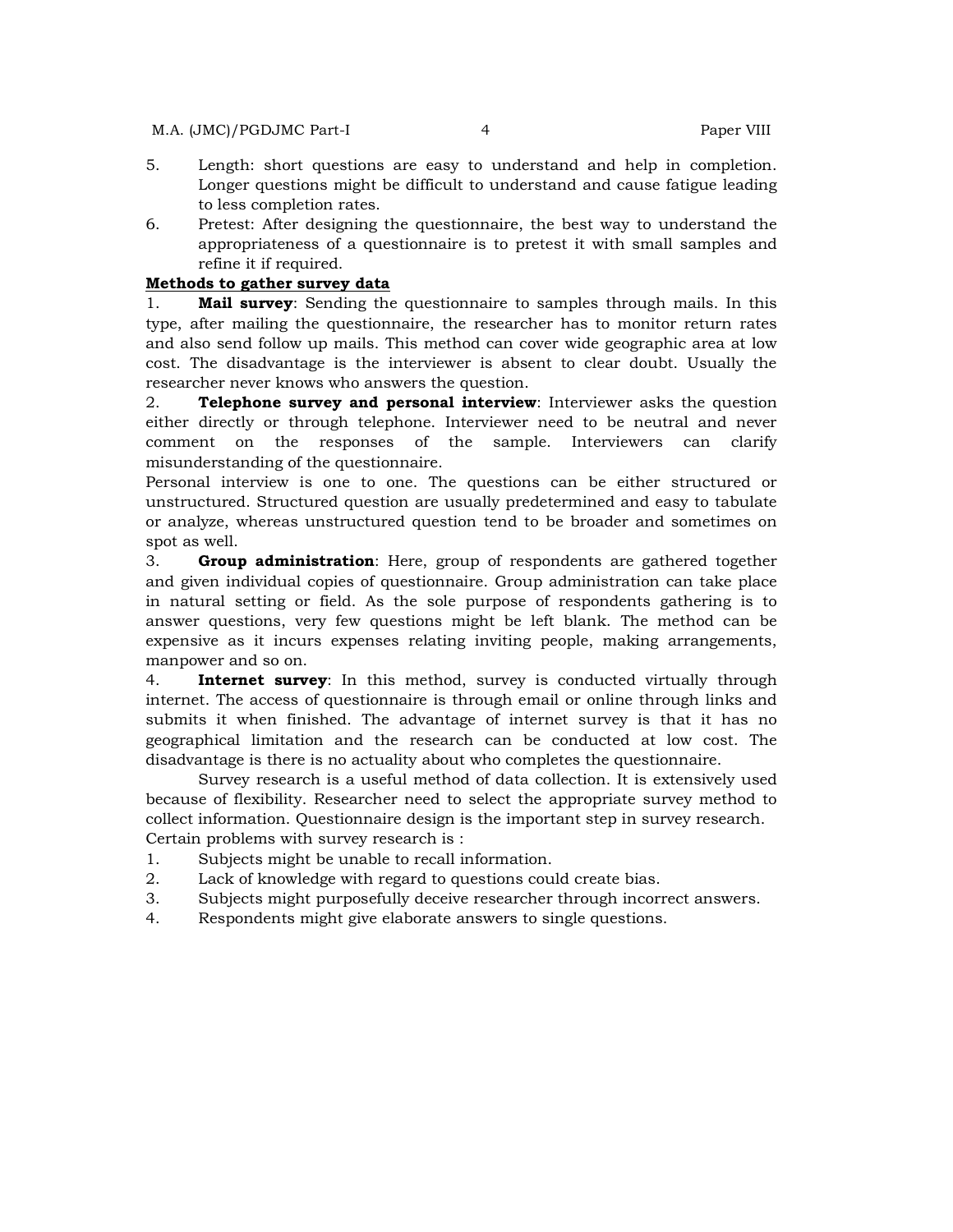#### M.A. (JMC)/PGDJMC Part-I 5 5 Paper VIII

5. Subjects inability to express their feelings, perceptions, and beliefs as they cannot put them into words.

#### **Experimental Research**

 Experimental research is one of the oldest methods of research. It aims in investigating the cause and effect relationship between variables.

# **Important factors of experimental research**

1. **Cause and effect**: in this method the researcher helps to establish the cause and effect between two or more variables. The researcher here manipulates or controls the independent variable and measures the changes in the dependent variable. The experimental research clearly indicates or make sure that cause precedes the effect.

2. **Control:** control is the greatest advantage of this research. The researcher controls the variables (independent variables), subjects (experimental and control group) and even the environment ( lab, temperature, lighting etc.).

3. **Replication:** is an important factor of experimental research. It allows people to replicate. If an experiment is repeated, it ensures original result.

# **Disadvantage**

There are certain disadvantages of experimental research

- 1. Researcher bias: research bias might creep in as they have an expectation of certain preferred results from the subjects.
- 2. Artificial: experimental research is mostly conducted in the artificial nature of environment than natural setting.

# **Steps for conducting the experimental research**

- 1. **Setting selection:** the researcher need to decide on whether the experiment is in lab or natural environment which is under the direct control of the researcher.
- 2. **Appropriate experimental design:** the researcher has to select the appropriate experimental design based on the hypotheses or the research questions.
- 3. **Variables:** Draw out independent variables and dependent variables. Independent variables are manipulated by the researcher and its effect on the dependent variable is measured.
- 4. **Random sample selection:** researcher need to randomly select the samples and assign them to experimental conditions.
- 5. **Conduct the pilot study:** prior the actual experiment, a pilot study or pre study with small sample is required as it helps the researcher to check the problems and correct them.
- 6. **Administer the experiment:** with the appropriate experiment design and respective manipulation, the researcher administers the experiment to the randomly selected sample that is representation of the population.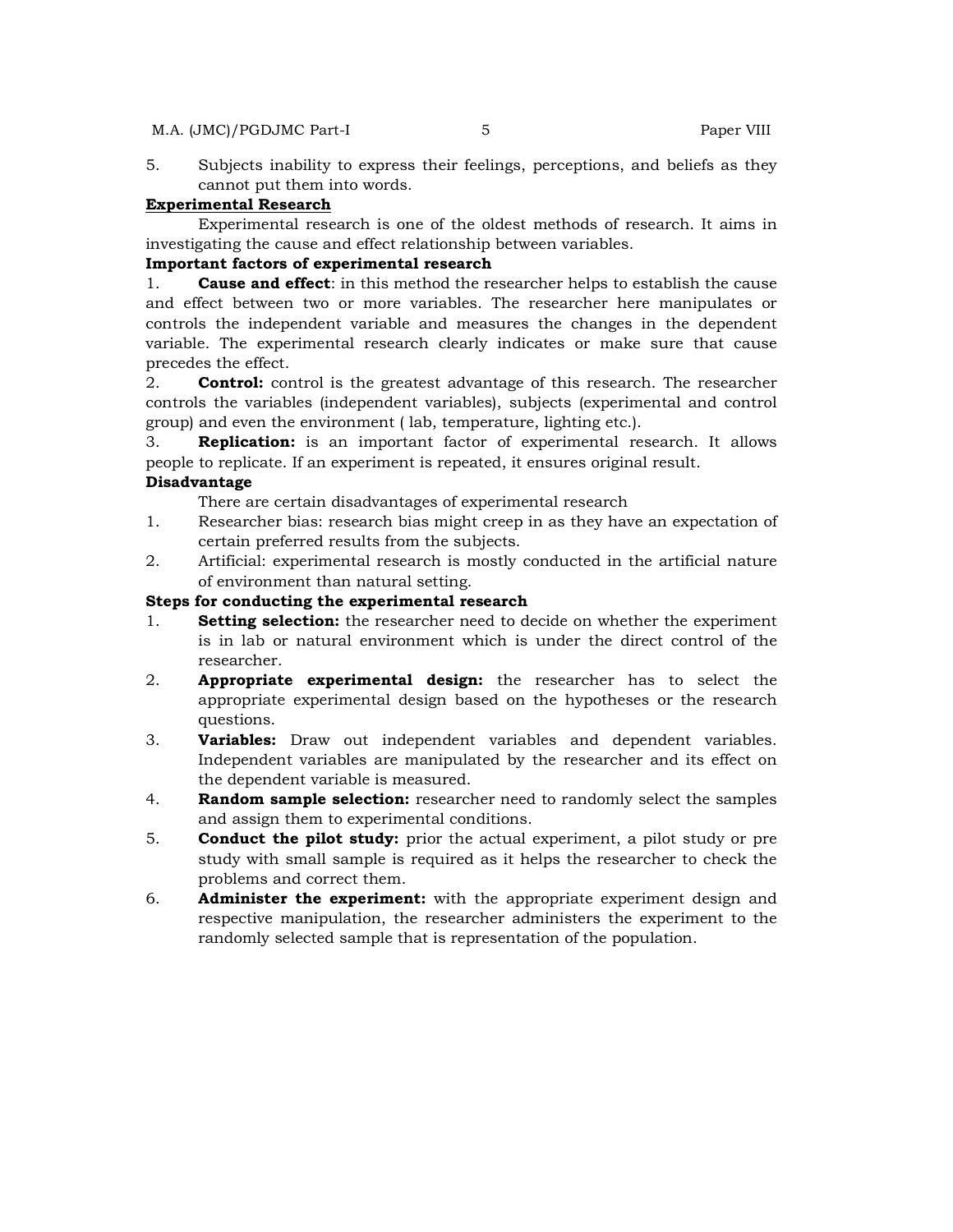7. **Analyze and interpret the result:** the subjects score on the dependent variable is analyzed using appropriate statistical means and is interpreted for better understanding.

# **Components of experimental design**

The experimental design has three important components

- 1. Pretest
- 2. Experiment
- 3. Posttest

 Researcher decides the treatment to be administered to the group. The subjects are randomly assigned to the treatment group. The experiment may also include the control group to draw out the differences and compare the results pretest and posttest the treatment.

### **Types of experimental design**

#### **1. Pre-Experimental Design**

 Pre-experimental design has low degree of control from the researcher. This design fails to include a control group. They study a single group with no comparison with the non-treatment group. The types under pre experimental design are:

i. **One – Shot Case Study**: Here one group is exposed to the treatment and posttest is given to observe or measure the effect of the treatment on the dependent variable. This study has only experimental group and no control group.

*Example:* Step 1 – treatment (Visual aid in teaching)

Step 2 – posttest (Learning outcome)

The experiment is conducted to see the effect of visual aid in learning among school kids. The randomly selected sample is taught using visual aids and posttest visual aid effect on learning outcome is measured.

ii. **One Group Pretest/ Posttest**: This design includes pretest. A single group is tested before and after the treatment to measure the changes on the dependent variable.

*Example:* Step 1 – Pretest (students performance before digital class)

Step 2 – Treatment (introduction of digital class)

Step 3 – posttest (students performance after digital class)

Students' performance is measured before the introduction of digital class and after the digital class.

iii. **The Static Group Comparison Study**: This design tries to introduce the control group. In static group study, two groups are chosen. One group is exposed to the treatment and the score after posttest are analyzed. The design lacks pretest for both the groups and score prior treatment is completely unknown to draw the difference or change on the dependent variable.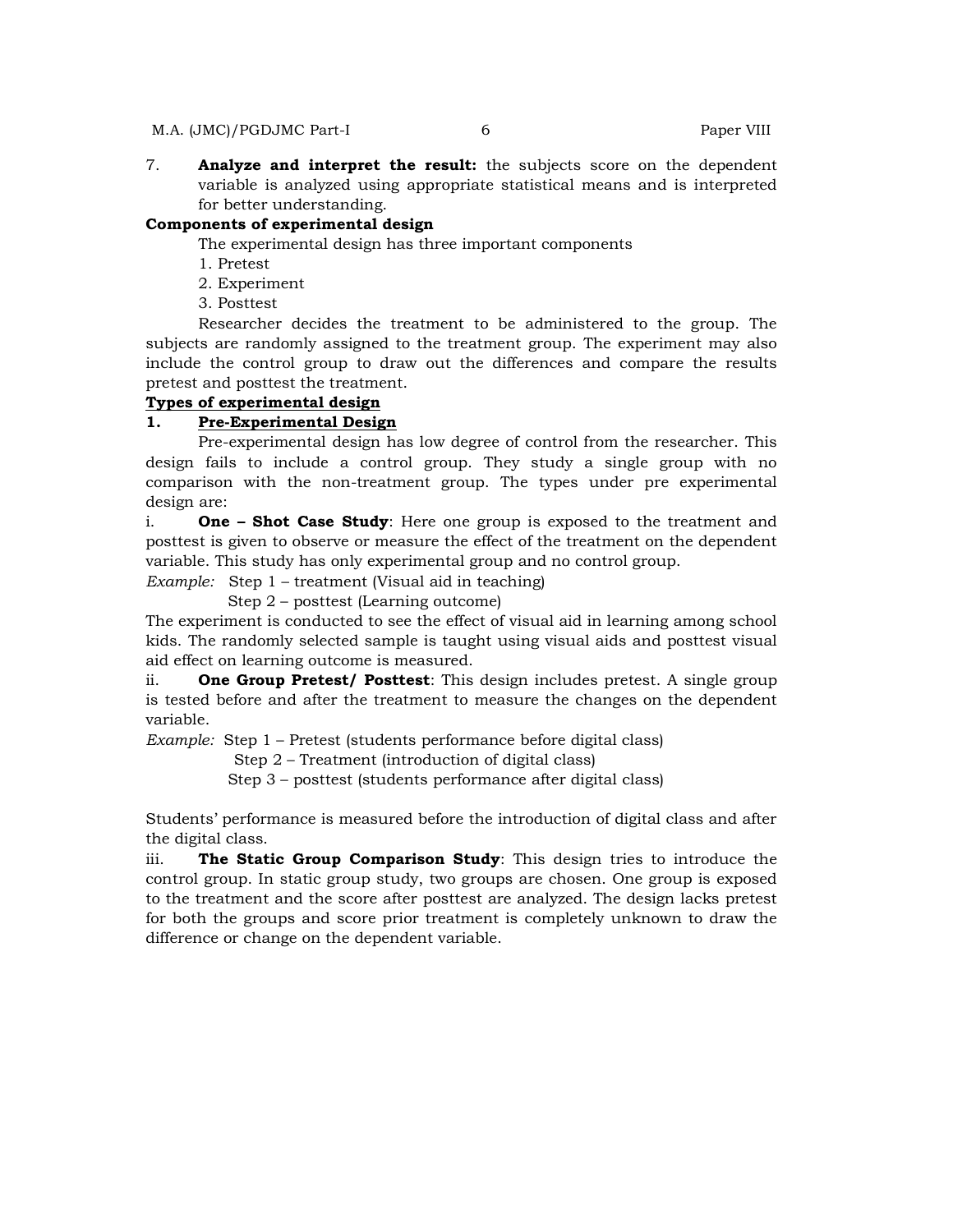*Example:* Experimental group – Step 1: Treatment

Step 2: Posttest

Control group – Step 1: posttest

# **2. True Experiment Design**

 True experiment design actually shows the cause and effect relationship brilliantly. The design has higher degree of control. It has greater control over internal and external validity. The important characteristic of true experiment design is random assignment of samples for both the groups i.e. experimental and control group. The design has control group in its study, in order to compare the results or differences with the group exposed to treatment (experimental group). The design may be with or without pretest on randomly assigned groups.

True experiment design is classified as the below following designs.

i. **Pretest – Posttest Control Group**: The randomly assigned group are observed before and after the treatment. Here, only the experimental group receives the treatment.

|        | Experimental group | Control group |
|--------|--------------------|---------------|
|        |                    |               |
| Step 1 | Pretest            | Pretest       |
| Step 2 | Treatment          | No treatment  |
| Step 3 | Posttest           | posttest      |

*Example*: Grade 5 students are randomly assigned into groups. They are tested for English vocabulary. Experiment group is given a special class on vocabulary building. Both the groups are post tested for measuring the difference.

ii. **Posttest Only Control Group**: The randomly assigned groups are post tested without any pretest. Only the experiment group receives the treatment.

|        | Experimental group | Control group |
|--------|--------------------|---------------|
|        |                    |               |
| Step 1 | Treatment          | No treatment  |
| Step 2 | <b>Posttest</b>    | posttest      |

*Example*: Grade 5 students are randomly assigned into groups. They are tested for English vocabulary. Experiment group is given a special class on vocabulary building (no pretest). Both the groups are post tested for measuring the difference.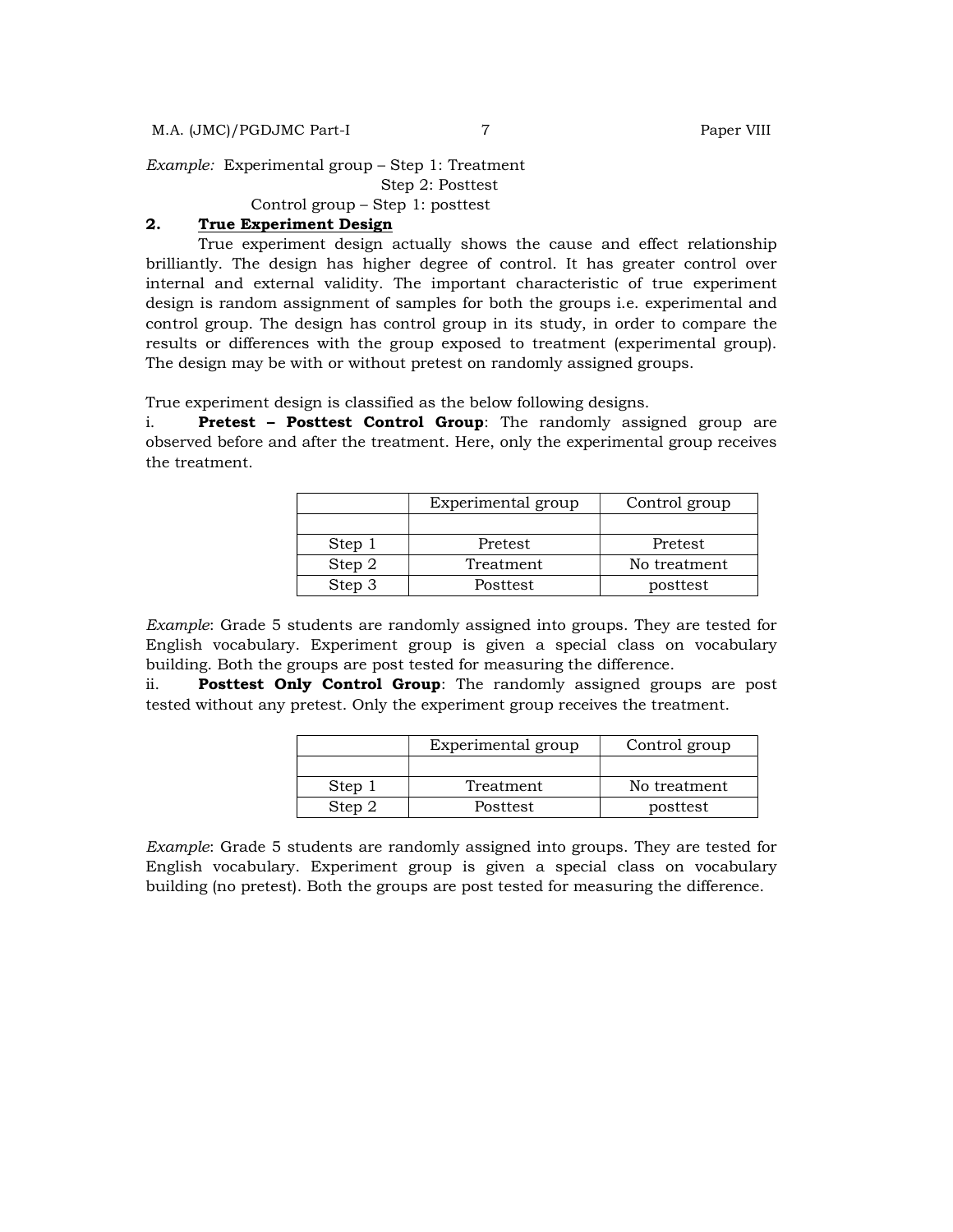#### M.A. (JMC)/PGDJMC Part-I 8 8 Paper VIII

iii. **Solomon Four Group** : The subjects are randomly assigned to one of four groups. Group 1 is tested before and after the treatment. Group 2 is tested before and after with no treatment. Group 3 is tested after receiving the treatment whereas group 4 is tested after receiving no treatment.

|                  | Group 1         | Group 2  | Group 3      | Group 4  |
|------------------|-----------------|----------|--------------|----------|
|                  | Experimental    | Control  | Experimental | Control  |
|                  |                 |          |              |          |
| Step             | Pretest         | Pretest  |              |          |
| <b>Step</b><br>2 | Treatment       |          | treatment    |          |
| <b>Step</b><br>3 | <b>Posttest</b> | posttest | Posttest     | Posttest |

 *Example*: Grade 5 students are randomly assigned into one of four groups. English vocabulary is measured in group 1 and 2 before treatment. Group 1 and 3 is given a special class on vocabulary building. After the treatment all four groups are post tested.

### **3. Quasi experimental design**

 Quasi experiment is almost near true experiment. It is not considered as true experiment as it does not allow randomization. Quasi means partial, similar, or somewhat. This quasi experimental design is usually conducted when true experiment cannot be done.

The classifications of quasi experiment design are:

i. **Non-Equivalent Control Group Design**: The subjects are not randomly assigned. The subjects are tested before and after the treatment. Here only one group receives the treatment.

|        | Group 1   | Group 2      |
|--------|-----------|--------------|
|        |           |              |
| Step 1 | Pretest   | Pretest      |
| Step 2 | Treatment | No treatment |
| Step 3 | Posttest  | posttest     |

 *Example*: Two twelfth grade classes are tested on understanding science before and after one of the class received science practical workshop.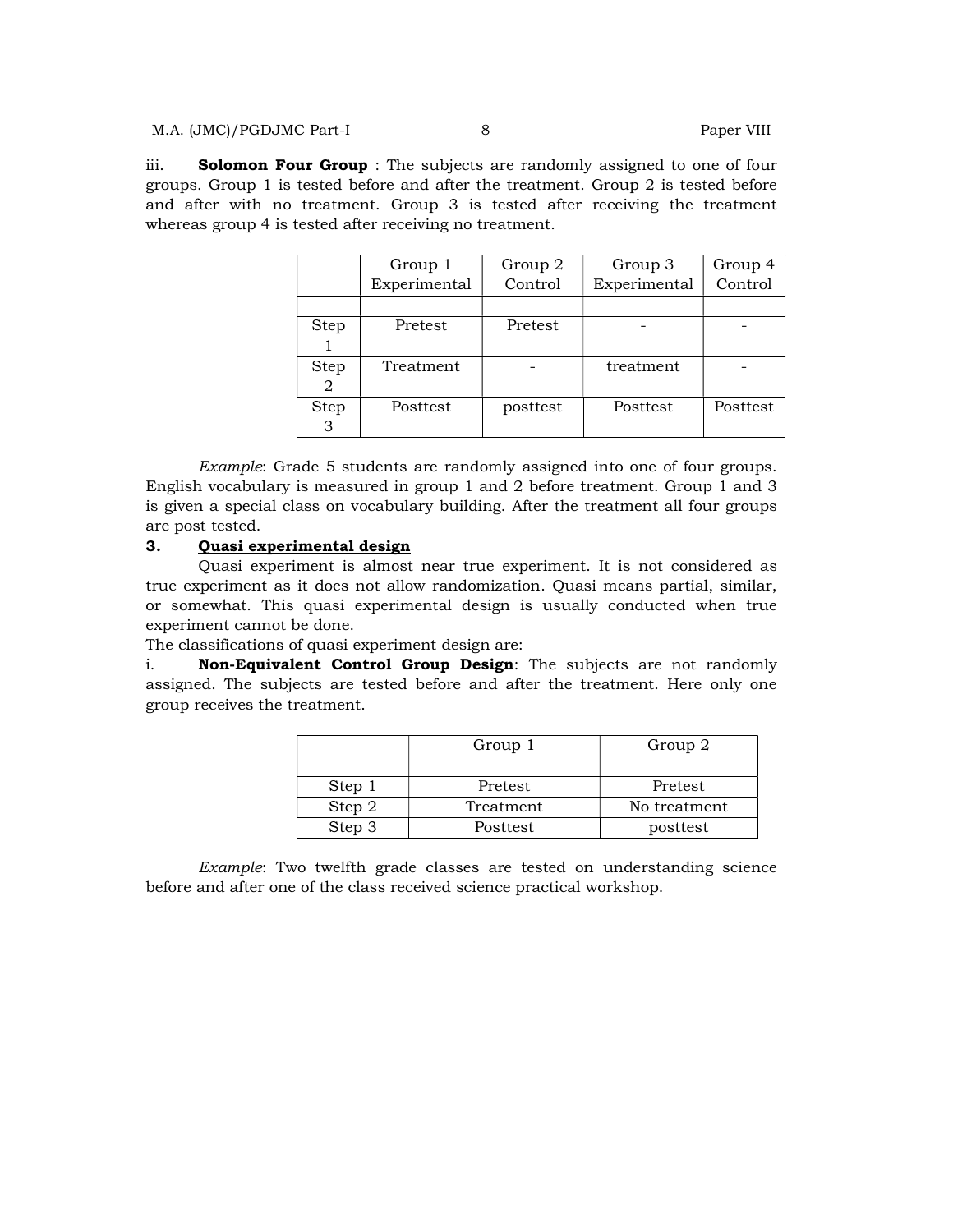ii. **Time Series**: In this one group is constantly pretested and post tested before and after the treatment. Series of tests are administered to the group.

 *Example*: A twelfth grade class is given series of test to measure understanding science before science practical workshops. Series of tests are administered after the workshop is done.

iii. **Counter Balanced Design**: In this the treatments and the tests for both the groups need to be equal. The treatments and the test are given in different order for the groups.

| Time       | Group 1       | Group 2       |
|------------|---------------|---------------|
|            |               |               |
| Week 1 - 4 | Treatment - 1 | Treatment - 2 |
|            | Test $-1$     | Test $-2$     |
| Week 5 - 8 | Treatment - 2 | Treatment - 1 |
|            | Test $-2$     | Test $-1$     |

 *Example:* Two classes of twelfth grade receive science practical workshop in laboratory and field. Class 1 have workshop in lab whereas class 2 have in field during weeks 1 to 4 and vice versa during weeks 5 to 8. Both the classes are tested after the treatment.

#### **4. Single Subject Experiment**

 In this experiment, single subject or one subject is studied over a longer period of time. The simple single subject experiment is termed as ABA.

In ABA – A is the baseline (no treatment or control), B is the introduction of the treatment.

*Example*: a teenager social behavior with the family is recorded in stage A. In stage B, the teenager is introduced to treatment i.e. the teenager is exposed to social media and online games. Later study the difference back in the stage A to understand whether the treatment has caused any changes in social behavior of the teenager with the family.

## **Variable**

 A variable is a measurable characteristic that varies. It may change from group to group, person to person, or even within one person over time. The important variables are:

**Independent variable**: Is the variable the researcher has control over. It stands alone and doesn't change by other variables. The researcher manipulates this variable to see changes or effect on the dependent variable.

**Dependent variable**: As the sounds, it is dependent on the other variables. It is the variable which is affected or undergoes change by the manipulation of independent variable.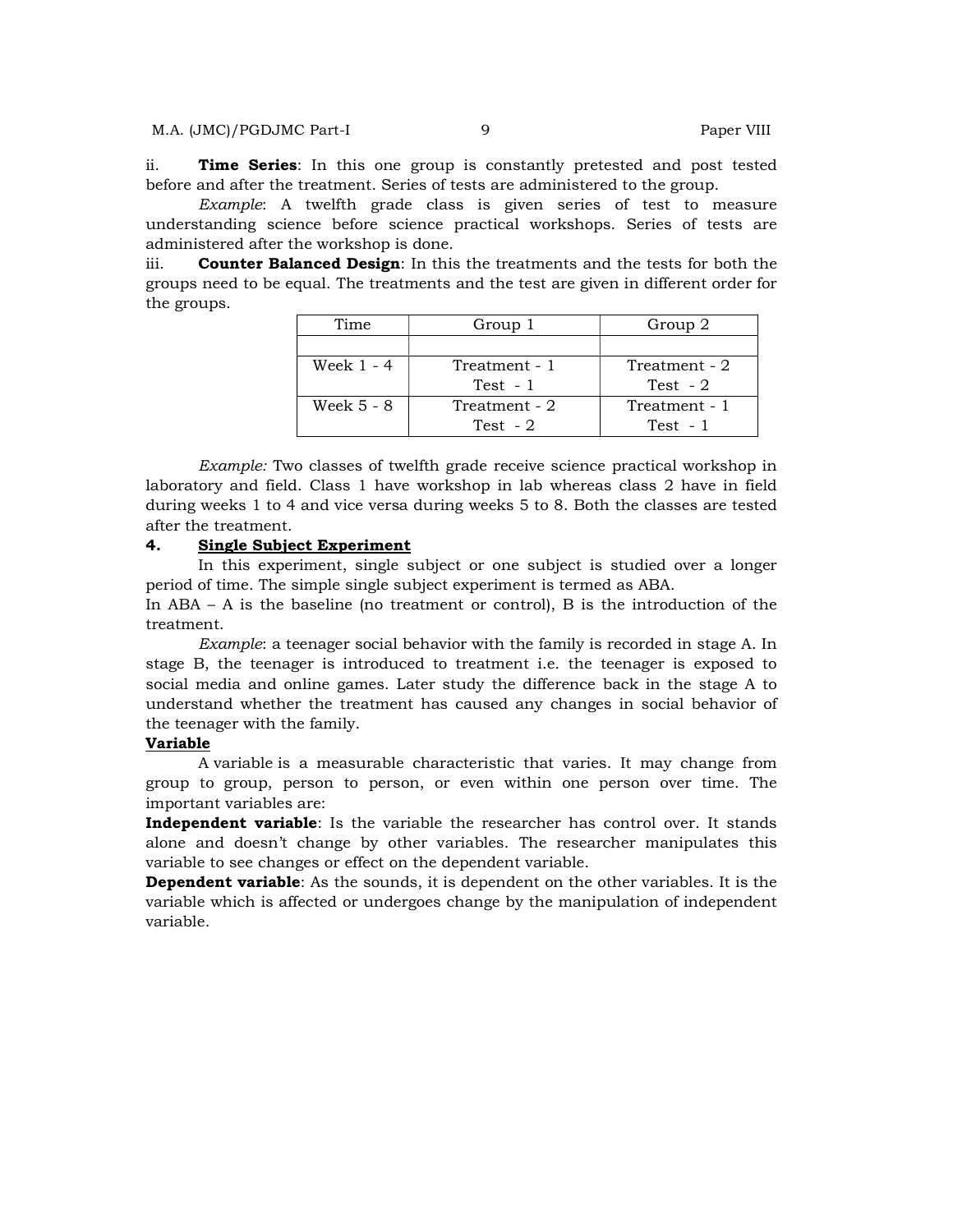**Control Variable**: Is the variable that is required to be constant and unchanged.

*Example:* Newspaper reading affects the reading ability. In this Independent variable – Newspaper Reading, Dependent variable: reading ability, Control variable: IQ.

# **Experimental And Control Groups**

**Experimental group**: Is the group of subjects who are deliberately exposed to treatment. This is the group that gets the independent variable which the researcher manipulates to study its affect on the dependent variable.

**Control Group**: Is the group which does not receive any treatment but acts as tool against which the test results of the experiment group are measured. It is used as a comparison tool to check the effect of independent variable on the results.

### **Self assessment questions:**

- 1. Define quantitative research design and explain its characteristics.
- 2. What is survey research? Explain its methods.
- 3. Delineate the importance of a questionnaire.
- 4. What is experimental research design? Outline the steps for conducting the experimental research.
- 5. Explain the pre-experimental design and its classifications.
- 6. Describe true experiment research design and its classification.
- 7. Delineate the quasi experimental research design.
- 8. Define variables and its types.

# **Further readings:**

Research Methodology: Methods and Techniques - C R Kothari Mass Media Research – Wimmer & Dominick Experimental Design in Behavioral Research – K.D.Broota Doing Research in the Real World – David E. Gray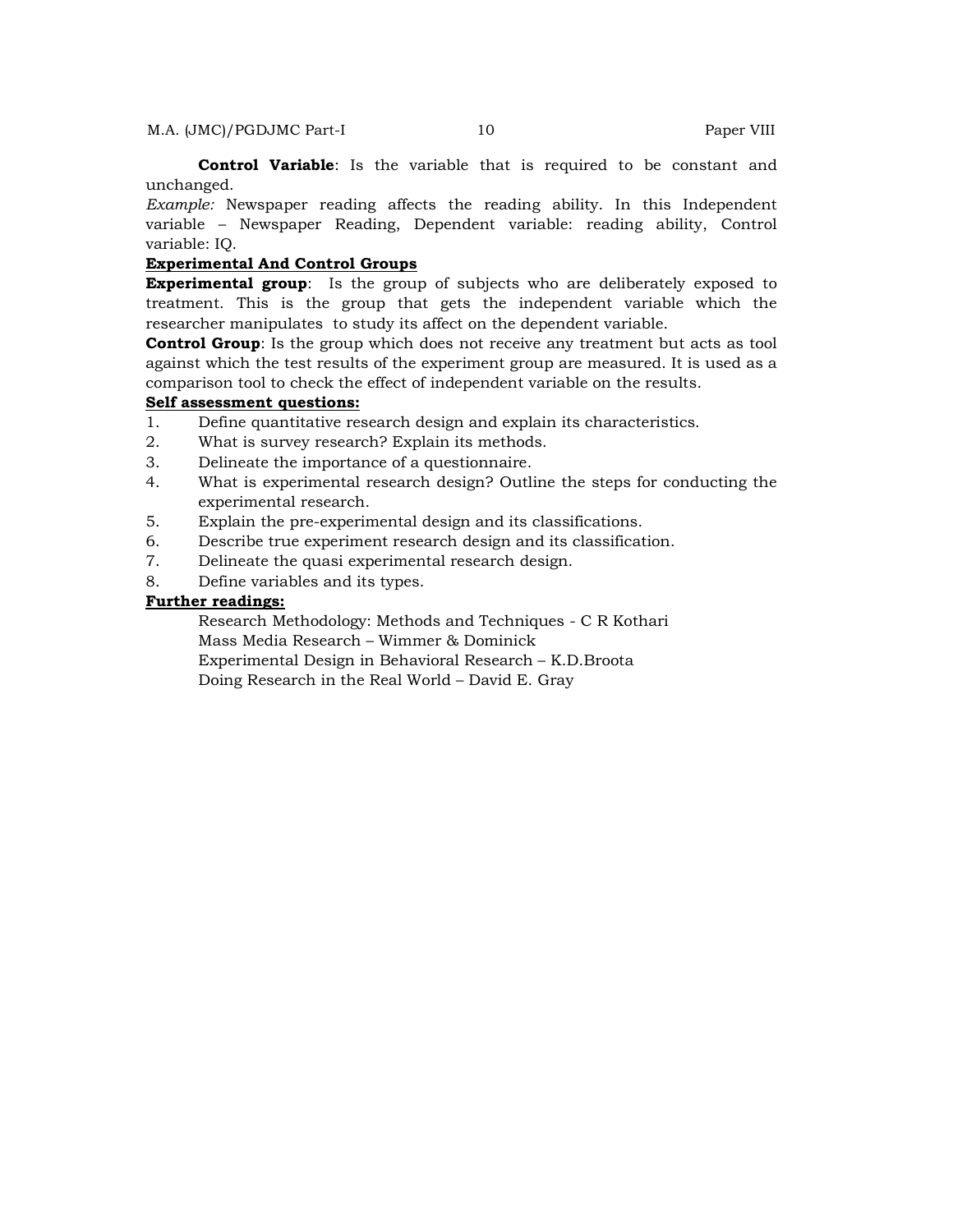#### **Lesson No. 2.2 Author: Shilpa J.**

# **Content Analysis**

# **Objectives**

After reading this lesson you should be able to -

-Understand Content Analysis, Advantages & Disadvantages

-Differentiate between Descriptive and analytical survey

-Understand Sampling & Types of sampling - Probability & Non-Probability Sampling

-Understand the guidelines for making a good questionnaire

## **Contents**

Content Analysis - definitions, advantages and disadvantages

- Descriptive and Analytical Survey
- Sampling Probability & Non-Probability Sampling
- Guidelines for making a Questionnaire
- Self Assessment Questions
- References
- FurtherReadings

## **Definitions**

- *Content analysis is a research methodology to analyze content in the form of written or recorded materials. This methodology is extensively used by media researchers to study the varied content in media.*
- *In order to collect data from a sizeable population, survey methodology is increasingly used. For an effective survey, a good questionnaire is very important.*
- *Sampling plays a predominant role in research methodology. An appropriate sampling will lead to reliable findings. The two important kinds od sampling are Probability and Non -probability sampling.*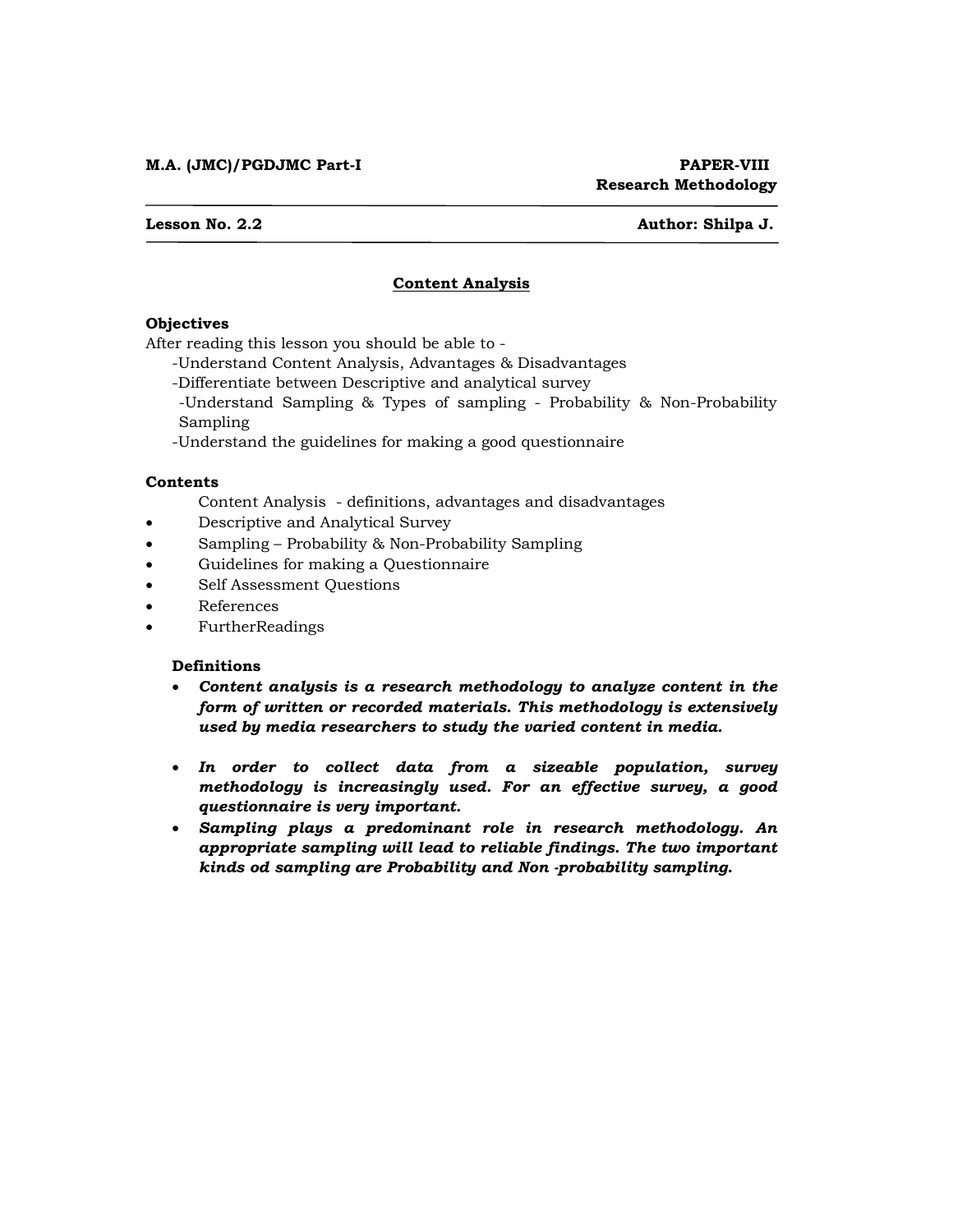#### **Content Analysis**

 Content Analysis is a research method for studying the content with reference to its context, meanings and intentions behind the messages. Content analysis is used to study or analyze written or recorded materials. Written materials may be in the form of legislation regulations, public documents, newspapers, journal articles, case studies, answers for survey questions and letters. The recorded materials may be television programs, movies and photographs.

 During the process of Content analysis, a researcher classifies the contents for study into different categories. This classification is called as 'Coding' where a researcher or a coder (a person who does coding) marks the texts for study with short alphanumeric codes.

### **Definitions**

 Weber, (1990) and Krippendorf, (1980) defines Content analysis as "it is a systematic research method for analyzing the textual information in a standardized way that allows evaluators to make inferences about that information".

 Walizer and Wienir (1978) define Content Analysis as a "Research technique for making replicable and valid references from data to their context".

 Kerlinger's (2000) defines "Content analysis is a method of studying and analyzing communication in a systematic, objective and quantitative manner for the purpose of measuring variables".

#### **Uses of Content Analysis**

- 1. Content Analysis allows for both quantitative and qualitative analysis
- 2. Provides insight into historical and cultural aspects over time.
- 3. Identifies developments over a period of time.
- 4. It acts as a reality check on various issues by drawing out comparison between the coverage and the real life scenario.
- 5. It can be used to study societal change.

#### **Examples:**

- 1. To study importance given for environment issues in Newspapers Two National Daily Newspapers of a month are selected and articles on environment issues are considered as unit of analysis.
- 2. To describe the portrayal of women in TV commercials TV commercials of five years (2000 – 2015) are considered and projection of women and theor role in commercials are unit of analysis.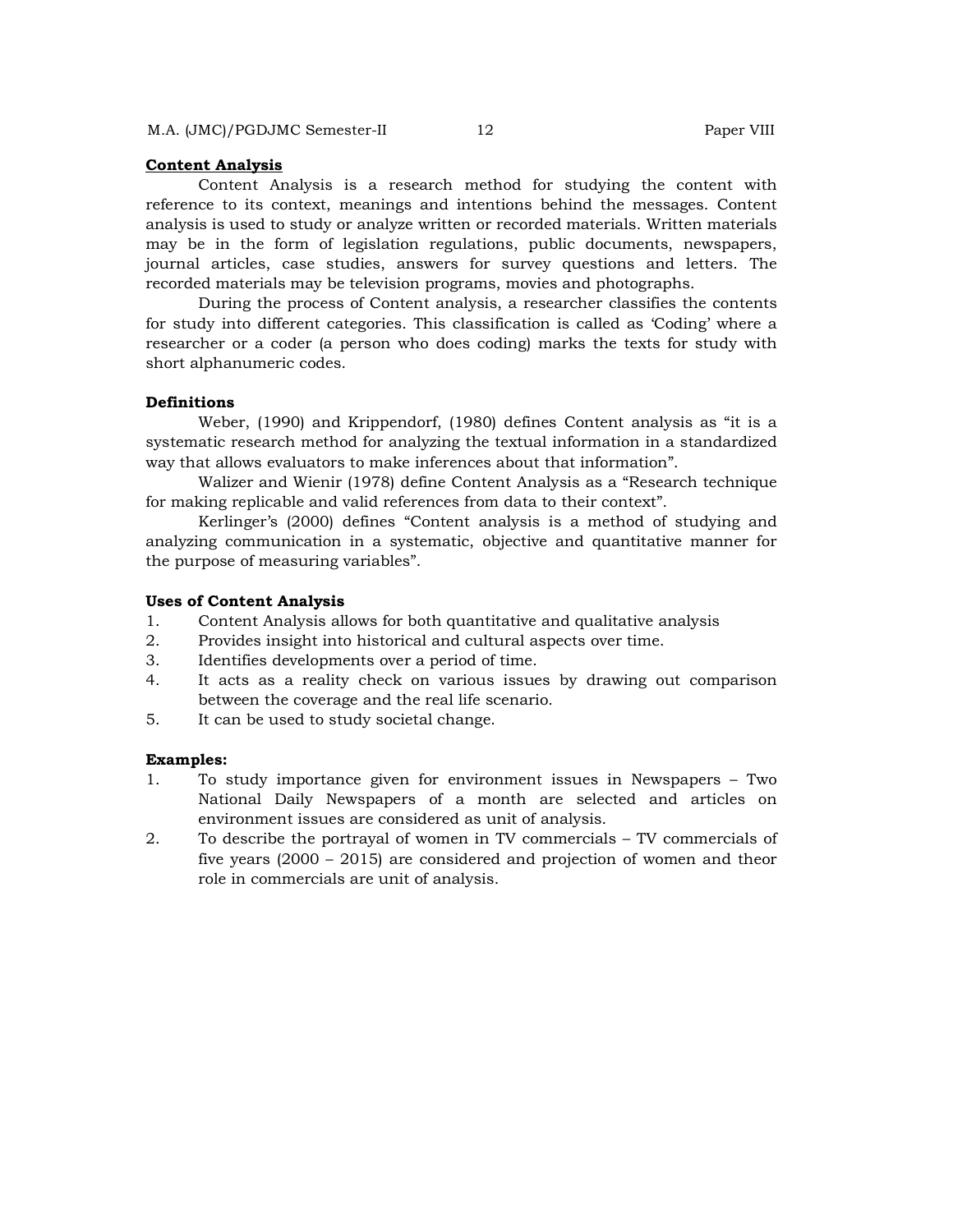## **Advantages of Content Analysis**

- 1. **Systematic:** Analysis of the content, inclusion and exclusion of content in this methodology is done with some explicit or applied rules. In sample selection each item need to have an equal chance to be included in analysis and choosing samples according to researcher's idea is eliminated.
- 2. **Objective:** As transcripts provide the complete record, the bias towards data collection is reduced. Personal bias should not enter into finding. Even if the study is replicated, it should yield the same results.
- 3. **Quantitative:** Quantification is important for precision in research which proves the research to be objective. It helps in analysis and interpretation of the data collected with accurate representation of the body of messages or texts.
- 4. **Generalizability:** The results obtained can be applied to similar situations.
- 5. **Study Large Volume of data:** Explicit rules of Content procedures allow the researchers to study vast or large volume of data.
- 6. **Safe Method:** If researcher finds the required portion missing or wrongly coded, he can return to the text for supplementing the missing part or recode it appropriately.

### **Disadvantages of Content Analysis**

- 1. Its time consuming and labor intensive.
- 2. Inferences are limited to the context of the materials studied.
- 3. Lack of material may lead to an incomplete research or derail the research.
- 4. Need to analyze large quantity of data for accurate analysis.
- 5. For coding and categorizing one need to have good training.

### **Steps for Content Analysis**

Research Question / Hypothesis: In order to reach the goal of the research, the researcher should clear about the research question /hypothesis. A review of literature would help in understanding the theoretical perspective and lead for appropriate research question formation.

1. Define the body of content: The researcher need to clearly define the framework of the content to be considered. He will have to define the time period and topic area as well. Example: If the content analysis is on 'Atrocities on women' – research need to define atrocity and its level considered for analysis.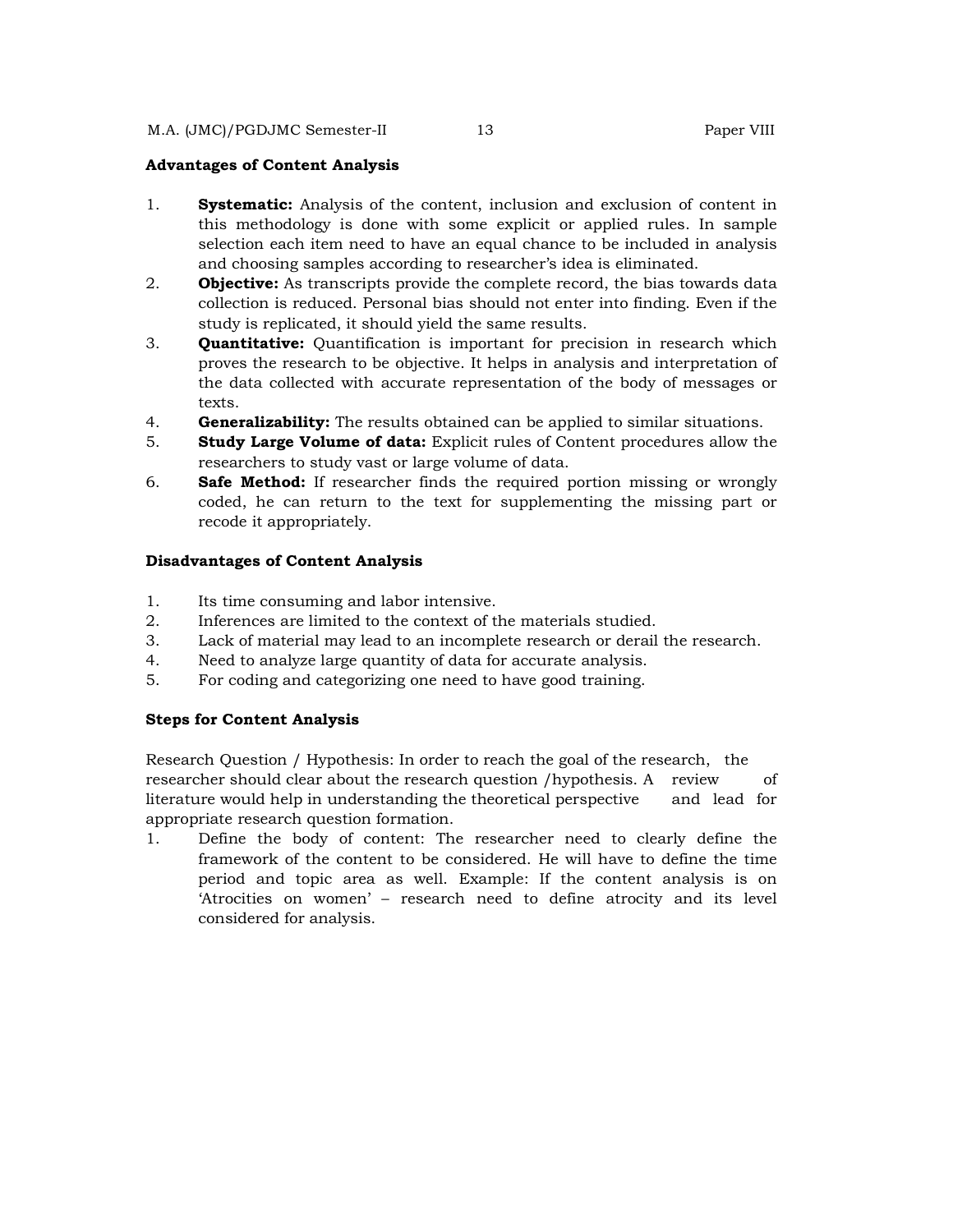#### M.A. (JMC)/PGDJMC Semester-II 14 Paper VIII

- 2. Sample: Appropriate selection of sample is required. Sample selection is either based on the time period or content source.
- 3. Unit of analysis: Unit of analysis has to be clearly defined. Example: In written content, the unit might be a word, an article or theme. In TV programs, the unit for analysis might be a character, an act or the entire program.
- 4. Categories of content: Categories for content either have to be established prior data collection based on theoretical aspects or once the preliminary data is collected.
- 5. Coding: coding for the content is most time consuming. It is done by making the texts in alphanumeric format. Standardized sheets are used to ease coding.
- 6. Data analysis: If hypothesis is planned, then common inferential statistics are acceptable.
- 7. Interpretation: Interpretation is evident if the researchers are testing the hypotheses by measuring the relationship between the variables. An objective investigation makes the data reliable.

## **Conclusion**

 Content analysis is a popular method with systematic approach in data collection and sampling procedures which need to be objective in nature. Appropriate operational definitions and coding can make it more reliable. The emergence of internet has opened up news areas for researching the content. They include Face book pages, blogs, you tube videos, online newspapers etc. while the content online can be searched quickly and efficiently using search engines, it does has certain drawbacks. Constant changes of online contents, frequent new additions are certain challenges for online content analysis.

# **Descriptive and Analytical Surveys**

**Note**: *In Chapter 3 – Quantitative Analysis, Survey method is discussed in detail. In this chapter, two categories of survey i.e. Descriptive and Analytical surveys are discussed for better understanding.* 

Survey is a research methodology that allows for considerable amount data from a sizeable population. Fink (2000), describes Survey as "a system for collecting information, to describe, compare or explain knowledge, attitudes and behavior". The two categories of survey are:

- 1. Descriptive survey
- 2. Analytical survey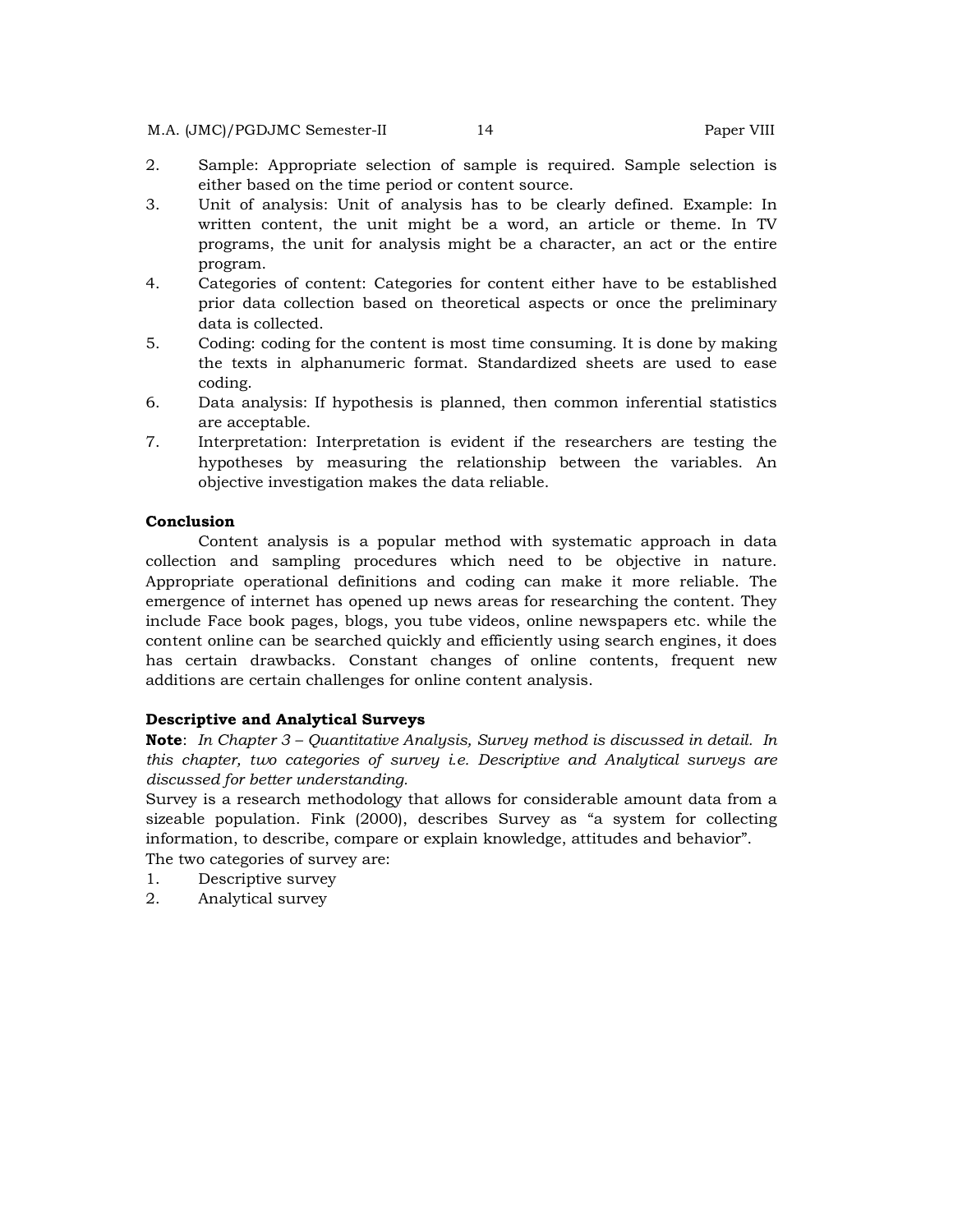### **Descriptive Survey**

Descriptive survey is a method used to explore perspective or attempts to document or describe the attitudes or condition at the current situation. It usually tries to investigate on what exists at the moment.

# **The characteristics**

- 1. Uses inductive approach: understands meaning and perspectives after collecting data.
- 2. Used to measure characteristics of a particular population either at a fixed time or over time
- 3. Designed to study what happened rather than why it happened
- 4. It is often conducted to find out the attitudes, opinions and values.
- 5. It might also serve as the precursor for analytical survey.
- 6. It is used widely such as market /product survey, opinion poll, media research, voting etc.
- 7. It often uses open ended questions to explore perspectives.
- 8. Descriptive surveys are used to understand the social problems like poverty, crime health etc.
- 9. This survey can also act as the source for social action or policy change

### **Examples:**

- a. How are online classes aiding the distance learning students for understanding the lessons?
- b. What kinds of programs are capturing the attention of women on television?
- c. How has alternative education change the aspects of learning among kids?

# **Analytical Survey**

 While descriptive survey describes 'what' situation exist it is analytical survey that attempts to describe and explain 'why' situation exist. Analytical survey characteristics are like that of experimental research. Here two or more variables are usually examined to investigate the research question or test hypothesis. It examines interrelationship between the variables to give inferences.

## **Characteristics:**

- 1. Deductive in approach Data is collected on the basis of research question and hypothesis.
- 2. Distinguish between Independent variable, dependent variable, and uncontrolled variables.
- 3. Sampling units are selected
- 4. Test associations between variables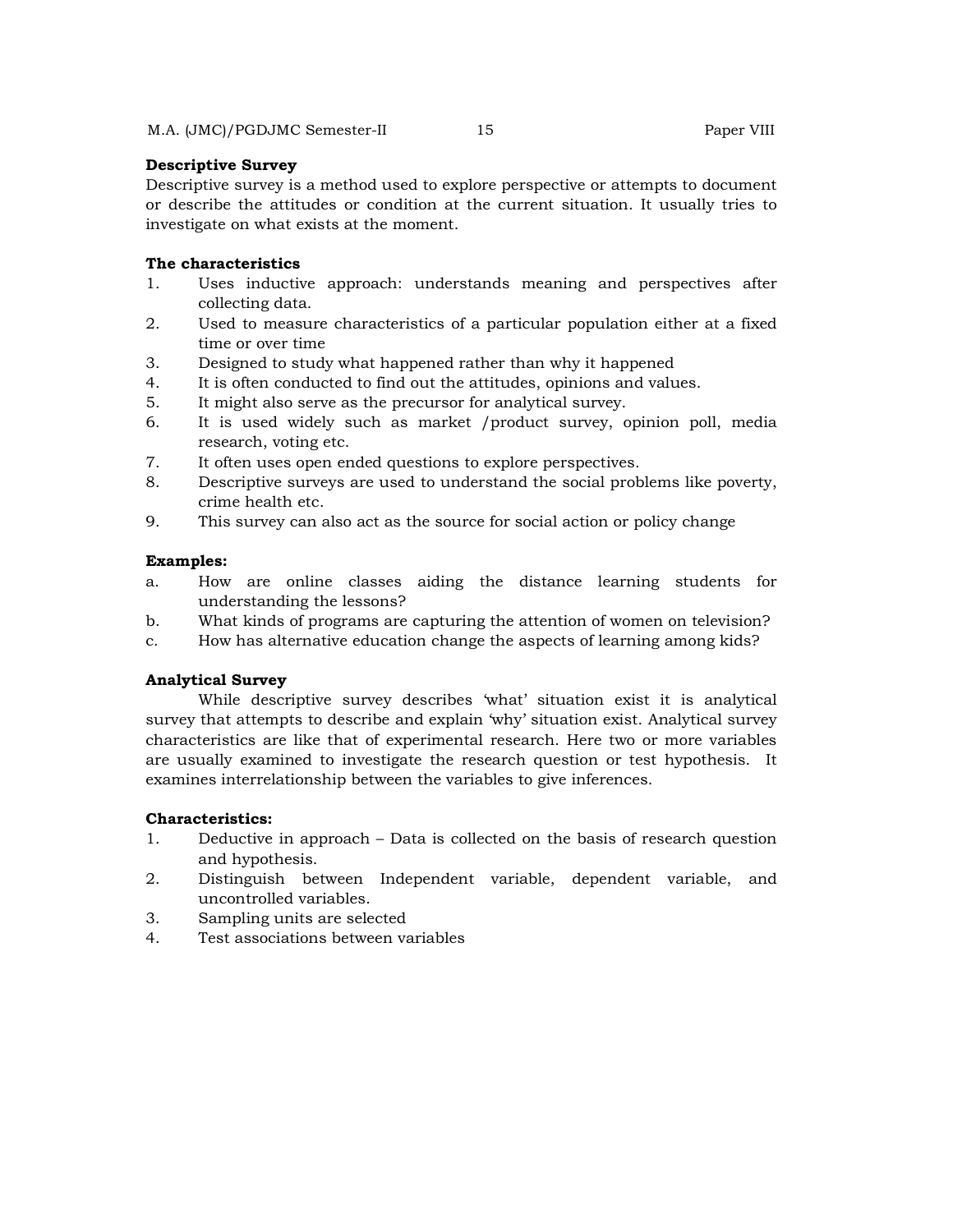#### M.A. (JMC)/PGDJMC Semester-II 16 Paper VIII

5. Statistical analysis to draw inferences.

### **Examples:**

- a. To study the impact of social networking sites on the socio-cultural behavior of youngsters.
- b. To study on topic Cartoon watching in children is causing violent behavior.

#### **Sample**

 A population is a group, a class of subjects, or phenomena. Sample is a subset of the population that represents the entire population. Sampling is a process of selecting the appropriate or suitable representatives of the population for the purpose of studying and determining the characteristics and parameters of the whole population.

 Webster (1985) defines sample as "A sample is a finite part of a statistical population whose properties are studied to gain information about the whole".

#### **Importance of sampling:**

- 1. Investigate the relationships between variable, sampling is required.
- 2. Sampling helps in accurate data collection.
- 3. In order to draw conclusion about population sampling is mandatory.
- 4. Inferential statistics helps to determine the characteristics of the population by directly observing the sample selected.

#### **Types of sampling**

- i. Probability sampling
- ii. Non Probability sampling

# **Probability Sampling**

 Probability sampling uses mathematical guidelines where each units selection is known. This method also allows researchers to calculate the errors present in sampling. Fink defines it as "every subject or unit has an equal chance of being selected from the population". Henry defined probability sampling as "distinguishing characteristic that each unit in the population has a known, nonzero probability of being included in the sample".

#### **Types of probability sampling are:**

1. *Simple Random Sampling*: it is also called straight random sampling. Here sample is selected by assigning numbers to each member in the population list and then use random table to draw out the members as the sample for study. A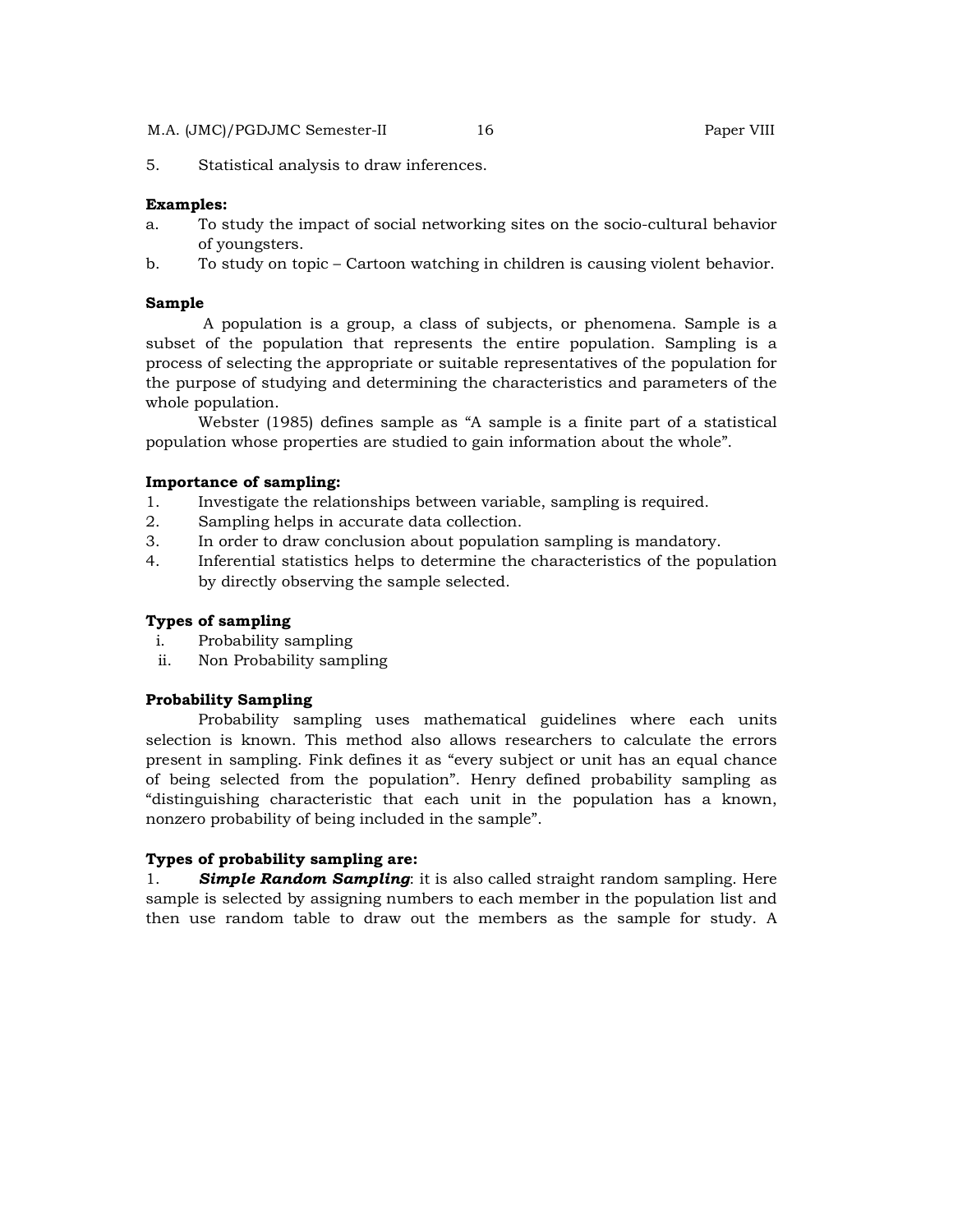representative group is easily obtained through this and detail knowledge of the population is not required.

*Example*: Writing each members name in a paper and putting them in a hat. Selecting the sample from the hat is random in nature where each member has an equal chance of being selected.

2. *Systematic random sampling*: The selection of sample from the population list is made by randomly selecting a beginning from the sequence list and choosing every nth name.

*Example*: in the population list of 100, randomly a beginning is selected and every 10th name is selected as the sample i.e. if the random beginning is 11 then every 10th number would be 11,21,31,41,51,…….as the sample for study.

3. *Stratified sampling*: In this kind, the sample is drawn from a homogenous subset i.e. from a population that has similar characteristics. The subset may include any variable like gender, age group, income group, individuals who watch particular TV programs etc. representation from a relevant variable is ensured. A researcher can draw comparison with other population. In stratified sampling the researcher need to have knowledge about the population.

*Example:* To study the social network sites addiction in youngster, the researcher might set the variable- 13 to 19 age group and samples are selected from this age group only.

4. *Cluster sampling*: Population members are divided into unique, non overlapping groups prior to sampling. These groups are called clusters because they are naturally occurring groups like schools, villages, geographical units etc.

*Example*: If a study is on teaching methods employed, then the researcher might choose two schools for study and draw comparison.

#### **Non Probability Sampling**

 Non probability sampling does not follow the guidelines of mathematical probability. This sampling does not require representatives of the population.

Types of Non probability sampling

1. *Convenience sample*: Is also known as available sample. Here the sample is readily accessible subjects, elements or events. This sample is helpful in collecting exploratory information.

*Example*: For a survey on traffic problems, the researcher might just choose samples from a mall.

2. *Purposive sampling:* subjects or element with specific characteristics or qualities are selected. The subjects who fail to fall in this criterion are eliminated. This method is used frequently in mass media studies.

*Example*: If the study is on online newspapers, the sample chosen will be online readers.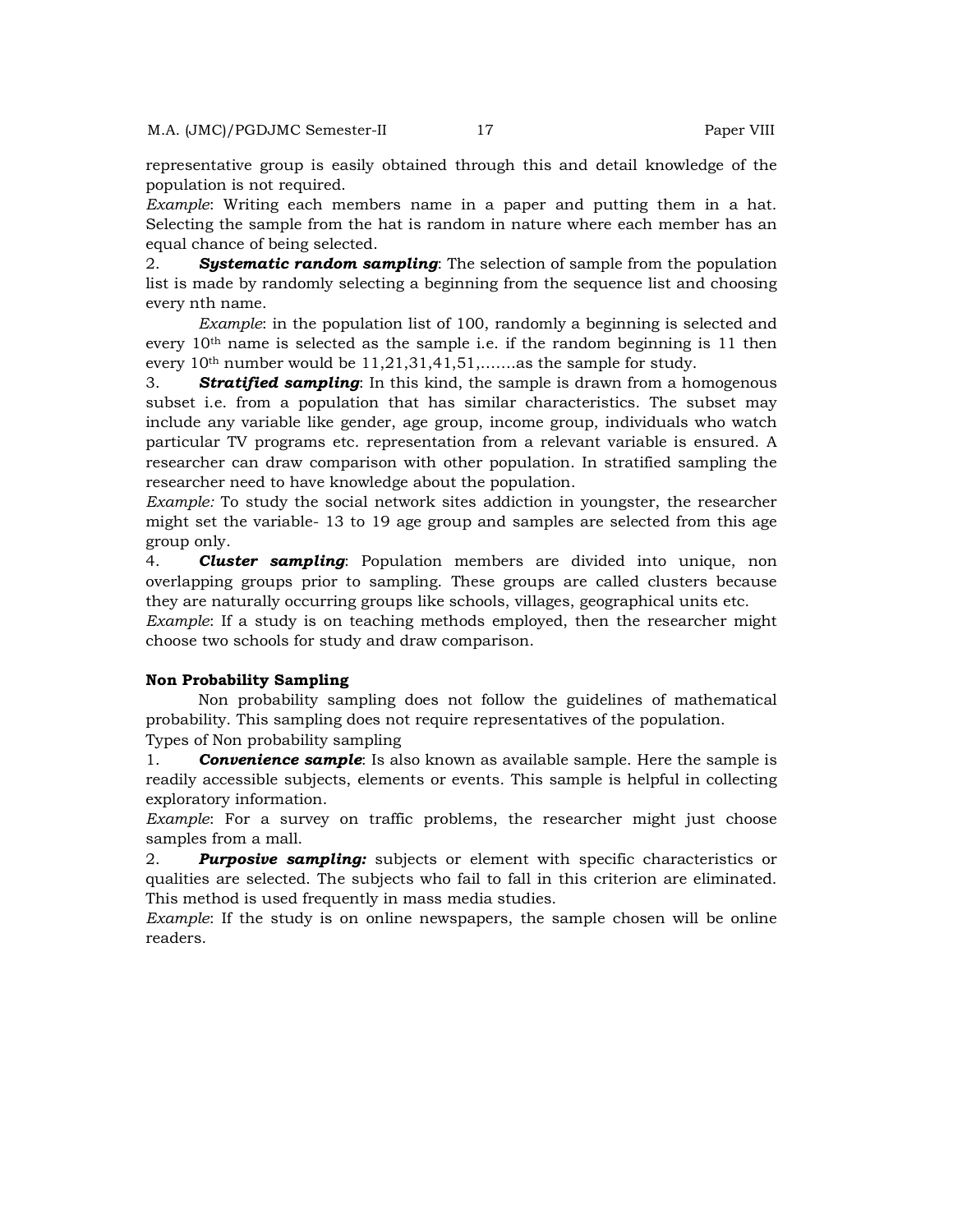3. *Snowball Sampling*: in this sampling, the researcher randomly contacts few qualified respondents and asks these people for names of friends, relatives or acquaintances they know who also qualify for the research.

*Example*: If the research is on sports training methods, the researcher might contact few sports coaches and ask for the contacts of other coaches and sports students for collection of data.

#### **Sampling Error:**

 Sampling errors are the errors that result in selection of sample. There might be discrepancy between the sample selected and the true population. The usual errors that occur during selection of sample are:

- *Under Coverage* The sample selected might not be large enough to represent the population.
- *Non Responsive* The sample might be unwilling to participate or provide adequate data for the research.

#### **Guidelines for a Good Questionnaire**

 Designing a questionnaire is an important step in survey research. It is a systematic technique of data collection in the process of research. A researcher needs to be cautious and take precautions while designing the questionnaire in order to meet the goal of research.

Guidelines for questionnaire design are as follows:

1. *Decide on the questions*: the researcher's first priority is to decide on the kind of questions to be asked for the respondents. The questions should be based on objective or goal of the research. It should act as a key link to the aim of research. The researcher need to check that each question formed leads the research in the right direction.

2. *Question types*: the researcher will have to decide on the question types according to the objective of the research. The question types are:

# **a.** *Open ended v/s Close ended questions***:**

 Open ended questions give respondents complete freedom to answer without any restriction. It elicits replies of varying length and articulation. This type of question helps the researcher to judge individuals response.

*Example*: what is your opinion on online news portals?

 Close ended questions comes with choice for respondents to choose. Their response limits to the options given by the researcher. They are easy to quantify but sometimes the researcher might fail to include the required option.

*Example:* Online news portal: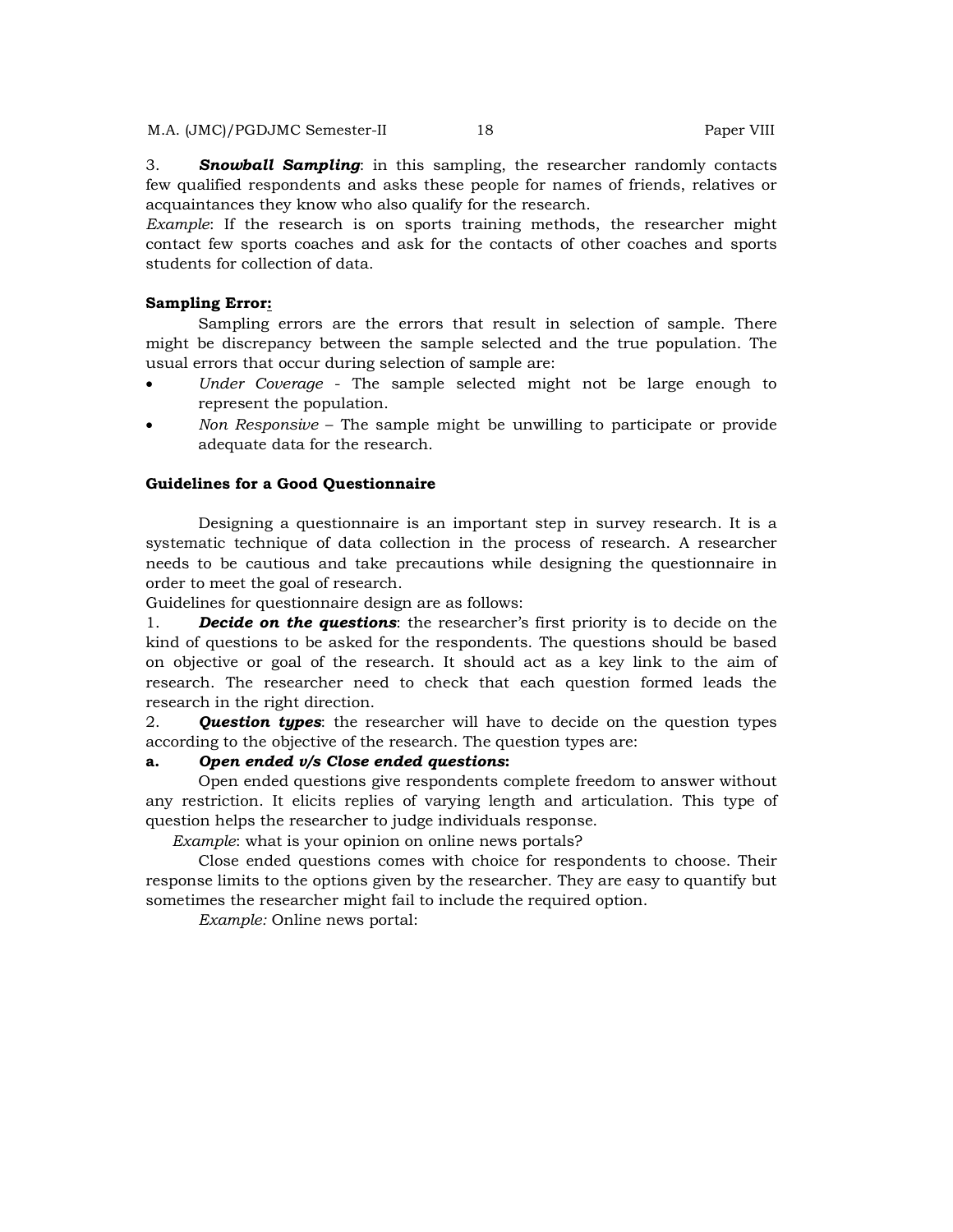#### M.A. (JMC)/PGDJMC Semester-II 19 Paper VIII

- $\triangleright$  Real time news
- $\triangleright$  Fast updating
- $\triangleright$  Easily accessible
- $\triangleright$  Provide links to stories
- $\triangleright$  Give feedback
- $\triangleright$  If others, specify

# *b. Single v/s Multiple response:*

 The researcher needs to decide whether he has to elicit single or multiple responses.

*Example* – Single Response

Do you read Newspapers every day - Yes/NO

*Example* – Multiple Responses

What are the elements you look for in Newspaper?

- Current Stories
- Feature Section
- Entertainment Stories
- $\triangleright$  Editorials
- > Sports

# *c. Ranked v/s Rated response*

 A researcher has to decide whether to elicit ranking (order of importance) or ratings (level of importance).

# *Example* **– Ranking response**

The best mass media (Rank 1-5, 1 being the best)

- > Television
- $\triangleright$  Newspapers
- Radio
- $\triangleright$  Folk media
- $\triangleright$  Online media

# *Example* **– Rating response**

New media is the best communication tool

- $\triangleright$  Totally agree
- $\triangleright$  Agree
- > Neutral
- > Disagree
- > Totally disagree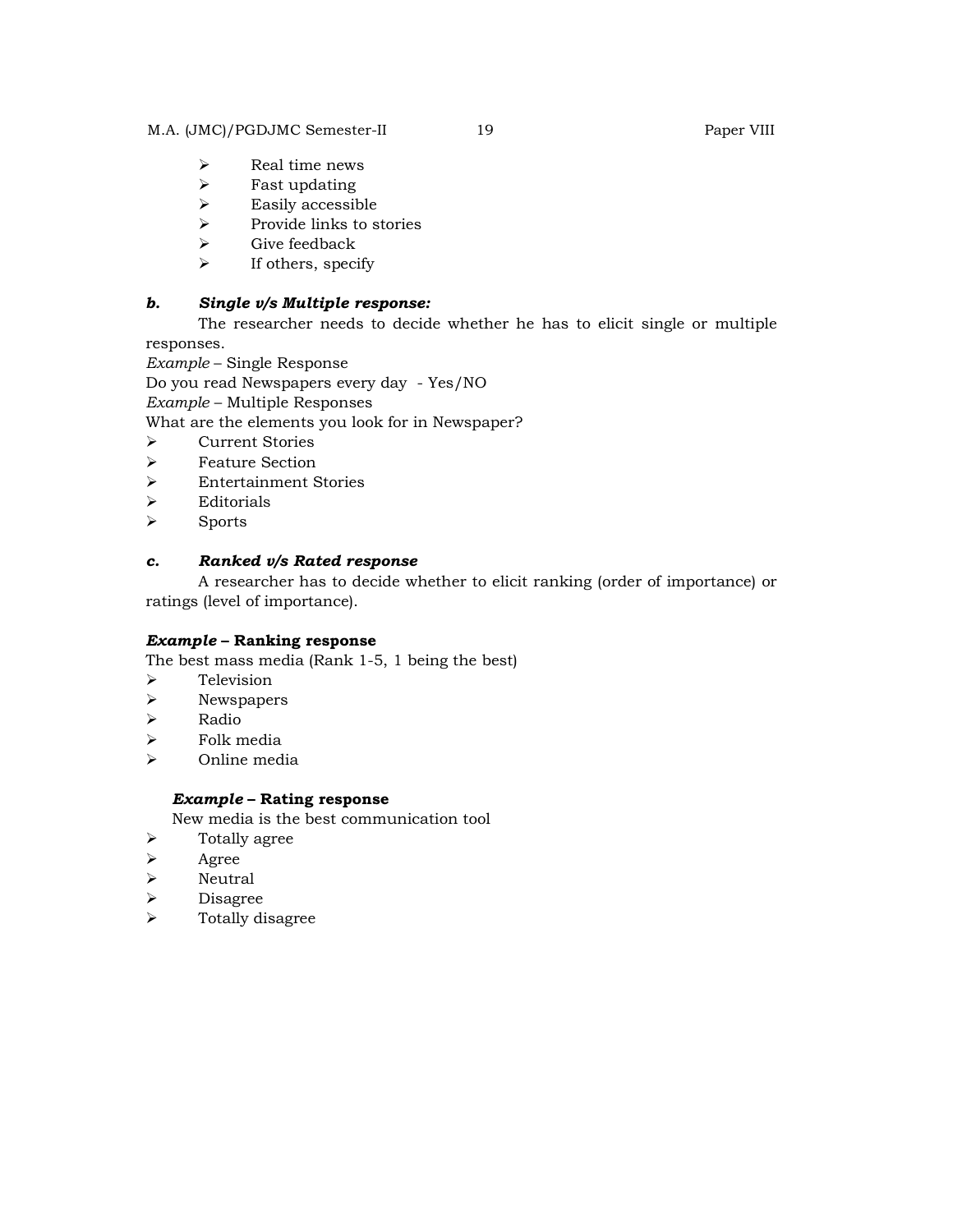#### M.A. (JMC)/PGDJMC Semester-II 20 Paper VIII

- 3. *Question wordings*: Researcher need to be cautious while wording questions
- a. Clear, concise and unambiguous,
- b. Avoid double questions
- c. Avoid questions that are negative
- d. Ask for precise answers
- e. Avoid leading questions
- f. Avoid lengthier questions
- 4. *Layout and sequence*: The important elements in layout is:
- a. Questionnaire with title is a good practice
- b. Brief introductory statement is useful
- c. Instructions for answering and completing the questionnaire is required
- d. Need a consistent question pattern and answer choices to be placed neatly and attractively
- e. Use standardized question types
- f. Use good legible font , make good use of bold and italics
- g. Logical sequence group together questions that relate to similar areas
- 5. *Pretest*: After designing the questionnaire, a pretest is required to detect the problem that exist in the questionnaire and rectify it. This also helps in knowing the probable response rates, time frame and cost of data collection.

# **Self assessment questions:**

- 1. Define Content Analysis and explain its advantages and disadvantages.
- 2. Delineate survey research. Explain descriptive and analytical surveys.
- 3. What is sampling. Explain its importance.
- 4. What is probability and Non probability sampling? Delineate.
- 5. Outline the guidelines for a good questionnaire.

# **Further readings:**

*Research Methodology: Methods and Techniques* - **C R Kothari** *Mass Media Research* – **Wimmer & Dominick** *Doing Research in the Real World* – **David E. Gray** *Qualitative Research and Case Study application in Education* – **Merriam,Sharan B**

*Focus Groups as Qualitative Research* – **David L. Morgan** *Survey Research* – **Penny S.Visser, Jon A.Krosnick, Paul J.Lavrakas**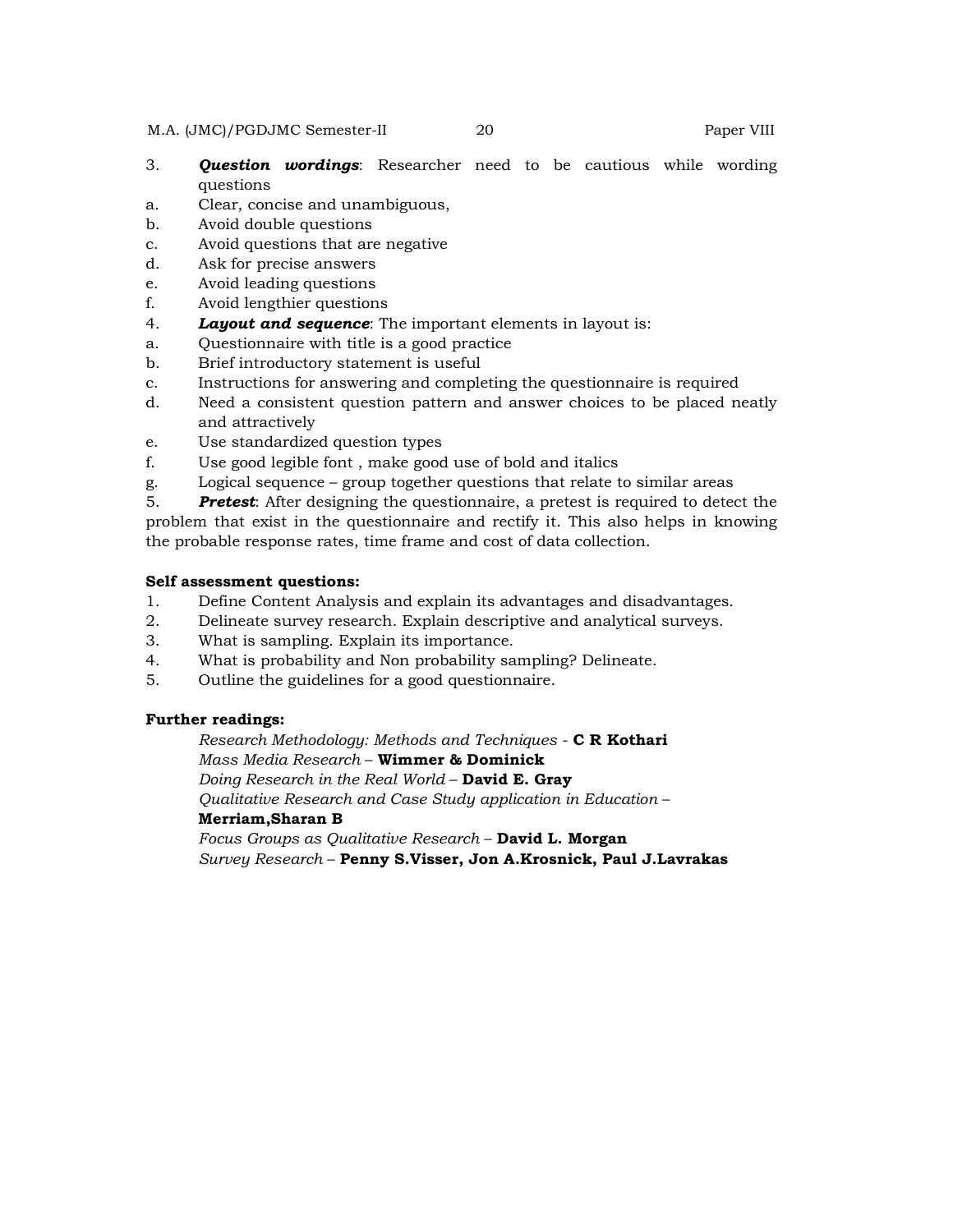#### **Lesson No. 2.3 Author: Shilpa J.**

# **Qualitative research design**

#### **Objectives**

After reading this lesson you should be able to -

- Understand Qualitative research design and its features
- Elaborate Observation Research Approach
- Delineate the Focus Group Research
- Understand the Case Studies
- Understanding the Qualitative Research report writing
- Differentiate the Qualitative and Quantitative Approach

### **Contents**

- Introduction
- Qualitative Research design definition & characteristics
- Observation/Field Research Approach advantages & disadvantages
- Focus group Approach advantages & disadvantages
- Case Study Method
- Qualitative Research Report Writing
- Difference between Qualitative and Quantitative Analysis
- Self Assessment Questions
- References
- FurtherReadings
- $\bullet$

 *Qualitative research, as the name indicates gives utmost importance to the quality of information or data. Unlike quantitative that represents the data in numerical, tables and graphs, qualitative research presents data in the form of text, images, extended quotes and so on. This research indeed is a rich source of information that emphasizes human factors by getting closer to the people or events they study.* 

#### **Introduction**

 Qualitative research is a process of inquiry by examining the cases or events in social phenomenon. It helps us to understand the individual's experiences and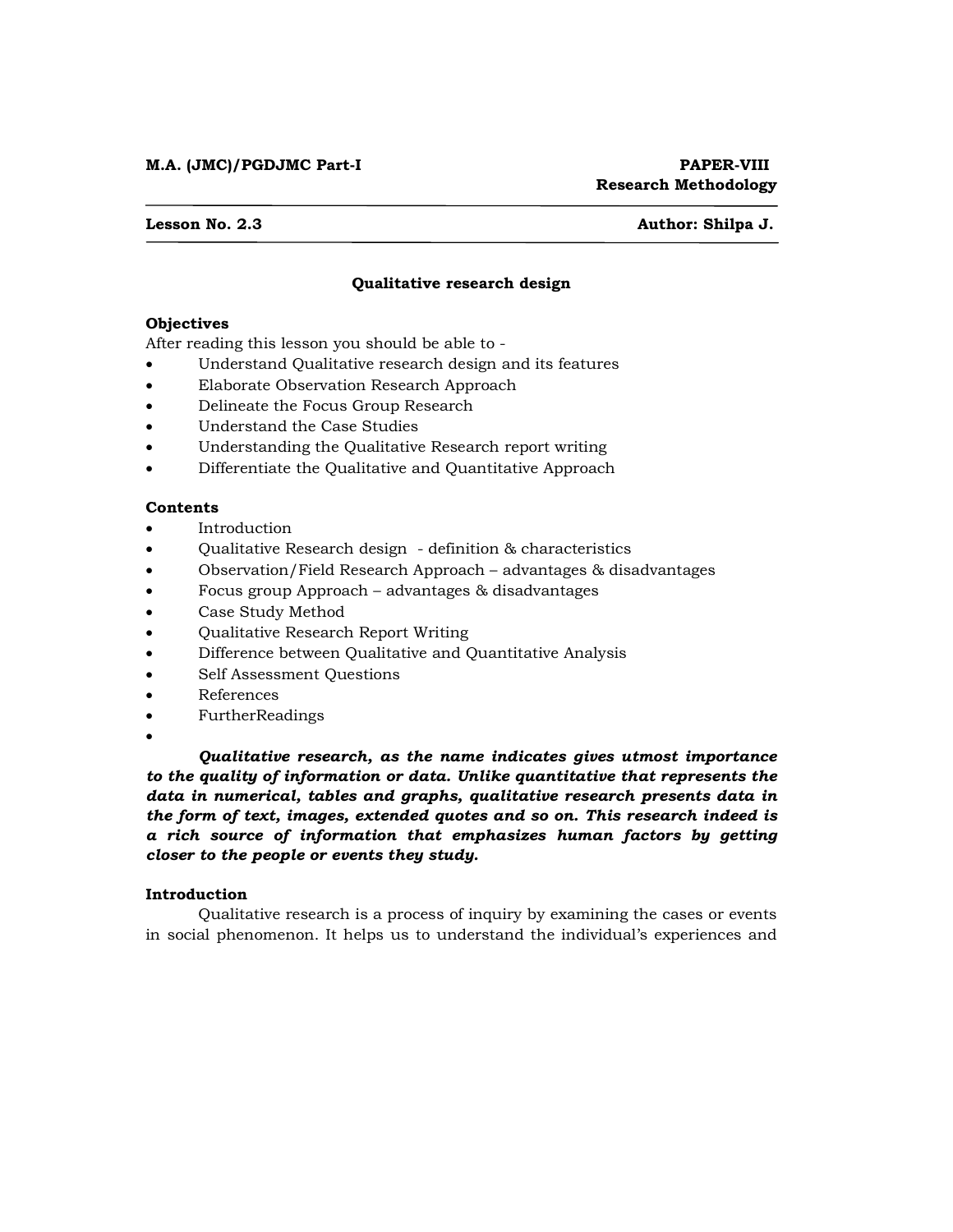actions in the social and cultural environment. This research dwells more with the feelings, opinions, behavior of individuals or groups as they occur naturally. The research usually tries to answer questions that start with why, how and in what way. For Example:

- Why a group's behavior is affected by certain events?
- In what way do an individual respond to the culture?

 Qualitative research, mainly analyzes visual and verbal data to derive meanings of everyday experiences. The output or result is descriptive and presented in the form of texts, extended quotes, interviews, images, and categories.

#### **Definitions**

 Burns and Grove (2003:356), Morse and Field (1996:1999), define qualitative research as "Qualitative research refers to inductive, holistic, emic, subjective and process oriented methods used to understand, interpret, describe and develop a theory on a phenomena or setting. Qualitative research is a systematic, subjective approach used to describe life experiences and give meaning".

 Holloway (2005:4-6, 2005:47-56), "Qualitative research is characterized as developmental and dynamic, and does not use formal structures instruments. It involves the systematic collection and analysis of subjective, narrative data in an organized and intuitive fashion to identify the characteristics and the significance of human experience".

# **Characteristics**

Some of the characteristics of Qualitative research are:

- 1. Qualitative research understands participant's perspective through opinions, feelings, experiences and behavior.
- 2. It is inductive in nature i.e. the researcher develops concepts, insights and understanding from the data collected.
- 3. Holistic perspective i.e. whole is always more than the sum
- 4. The case or events are described and understood as they occur naturally.
- 5. The researcher does not make any attempts to manipulate the variables or situation.
- 6. Concepts are usually in the form of themes, motifs and categories.
- 7. Data collection usually happens through interviews, observations, interactions. Multiple sources of data are preferred over single source.
- 8. Data collected is presented in the form of words, images, quotes from the documents than the numerical.
- 9. The researcher presents the complete picture by presenting multiple perspectives.
- 10. The research procedures are particular and replication is very rare.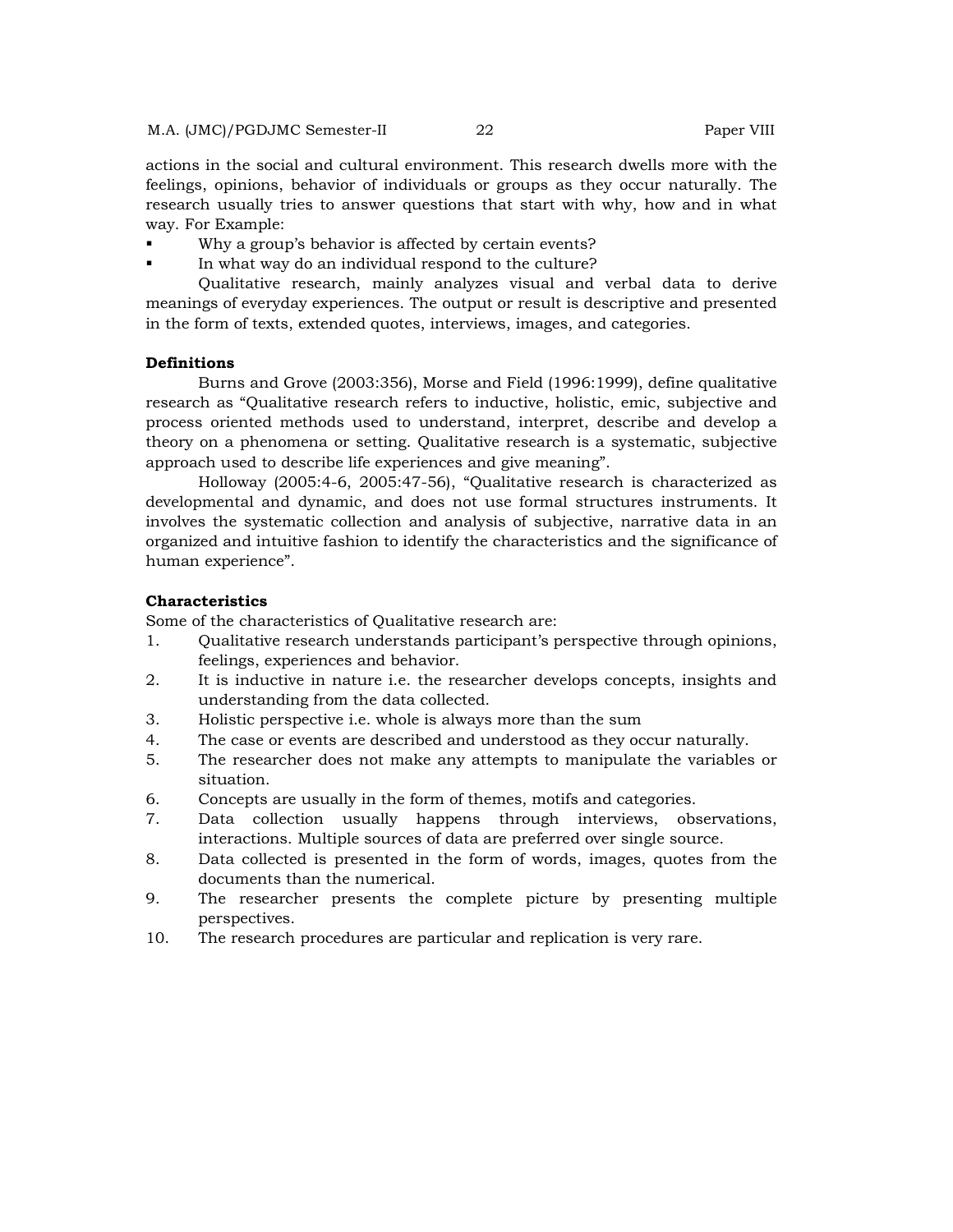#### **Observation / Field Research Method**

 Observation or field research is a method used for data collection by observing the naturally ongoing behavior, event or situation in the chosen setting. Data collection throughout the process of observation helps and provides insight for the researcher to generate hypothesis and theories as well.

 *Marshall and Rossman* define observation as "*The systematic description of events, behaviors and artifacts in the social setting chosen for the study*".

 *Trochim, B 1999*, defines field research as "Field *research can be considered as a broad approach to qualitative research or a method of gathering qualitative data. The essential idea is that the researcher goes 'into the field' to observe the phenomenon in its natural state. The field researcher typically takes extensive field notes which are subsequently coded and analyzed in a variety of ways"*.

 Observation or Field research is categorized into two dimensions based on the degree or extent to which the researcher intrudes or controls the environment. The two types or dimension are:

#### **a. Naturalistic Observation / Non Participant Observation**

 In Naturalistic or Non-Participant observation, the researcher is just an observer and does not intervene in the environment. He/She just study the behavior or events that occur naturally in the setting without an attempt to manipulate the variables.

 In this type, the researcher can either be an overt or covert observer. If an overt observer, the researcher is identified in the study and those under observation are aware that they are being studied. If a covert observer, the researcher remains unidentified and those under observation are not aware of being studied.

 *For Example*: Researcher studying a child's behavior with different family members and strangers visiting home. He may not intervene in the environment but rather set up cameras and record behavior of the child.

#### **b. Participant Observation**

 In participant observation, the researcher intervenes or participates in the environment or setting. He tends to be a part or member of groups with an aim of observing the attitudes, ongoing behavior or event which otherwise would not be accessible for study. Participant observation would definitely act as an appropriate approach if the topic demands unadulterated perspectives of participants. The major difficulty in this approach would be gaining access to the environment and gaining trust of the group being observed.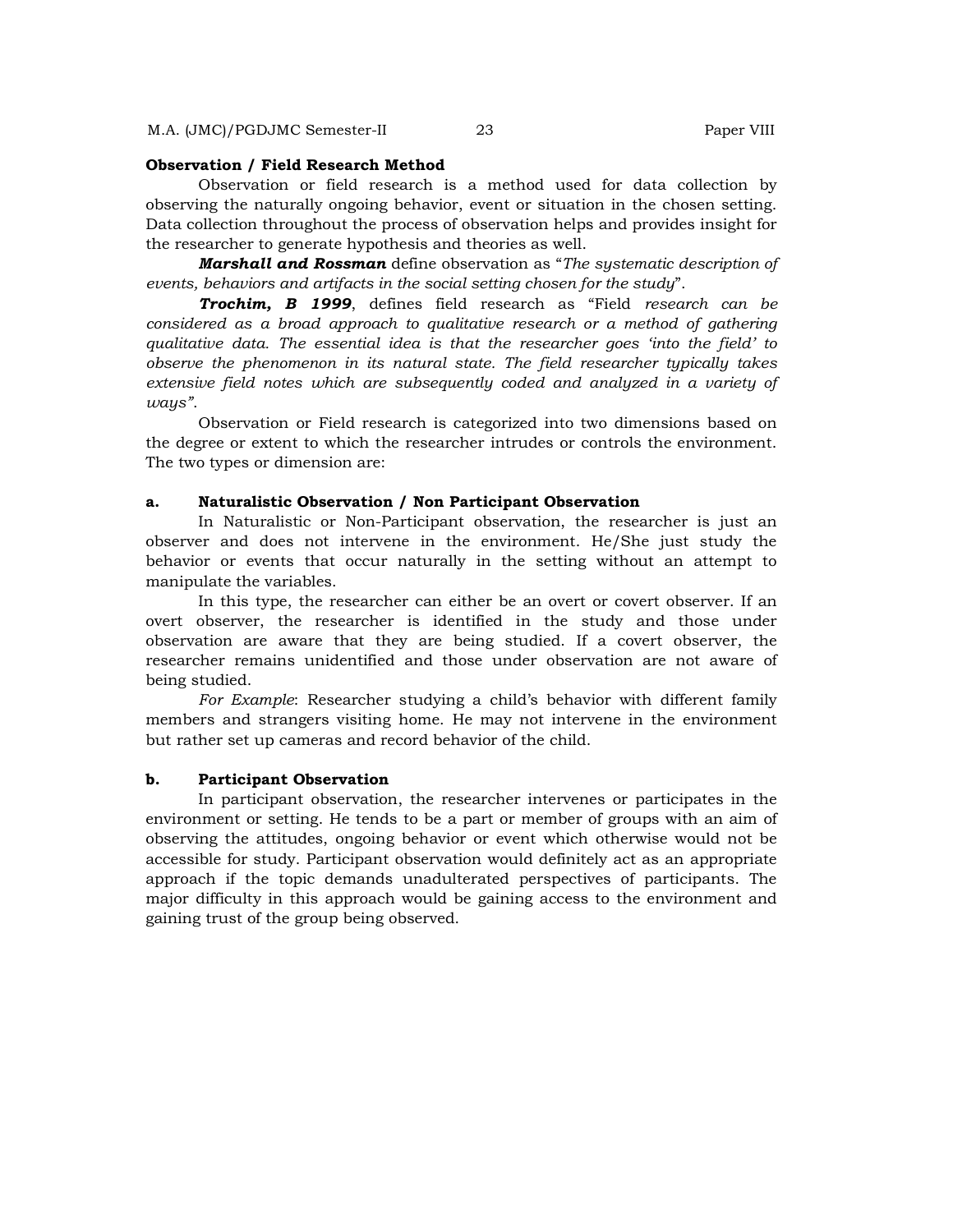M.A. (JMC)/PGDJMC Semester-II 24 Paper VIII

 In this type, the researcher can either be an overt or covert participant. If an overt participant, the group being observed know the researcher. Here the researcher is not only an observer but a participant as well. If a covert participant, the researcher participates in the process of study but remains unidentified.

 *For Example*: The researcher may join for work in an organization to study the male workers attitude towards the female workers.

#### **Advantages of Observation/Field Research**

- 1. Researcher can gather direct and detail information on the behavior of individuals or groups.
- 2. It is the first hand data and does not depend on others for reporting behavior.
- 3. Allows the researcher to be a part of the situation which helps rich and deeper understanding.
- 4. Provides an opportunity to observe many unanticipated behaviors.
- 5. Studied in natural setting
- 6. Inexpensive as the requirement would be minimal. For ex., Audio-video recorder, writing materials.

#### **Disadvantages of Observation/Field Research**

- 1. Time consuming
- 2. Solely relies on researchers pre conceived notion, perception observation and judgment.
- 3. Researcher's overt presence and participation may influence or affect the behavior to be observed.
- 4. Researcher's selective perception or bias might lead to questioning of data validity.
- 5. The researcher has little control over the situation or the behavior in natural setting.

### **Steps for Observation / Field Research**

- 1. **Research setting & contact:** the researcher should choose the setting where the behavior occurs frequently and establish contact with the setting i.e. check on whether the setting is appropriate for observation. The setting or environment if public, then there would be no room for people to keep their behavior secret.
- 2. **Samples:** sample size need to be decided prior i.e. whether the sample is an individual or groups.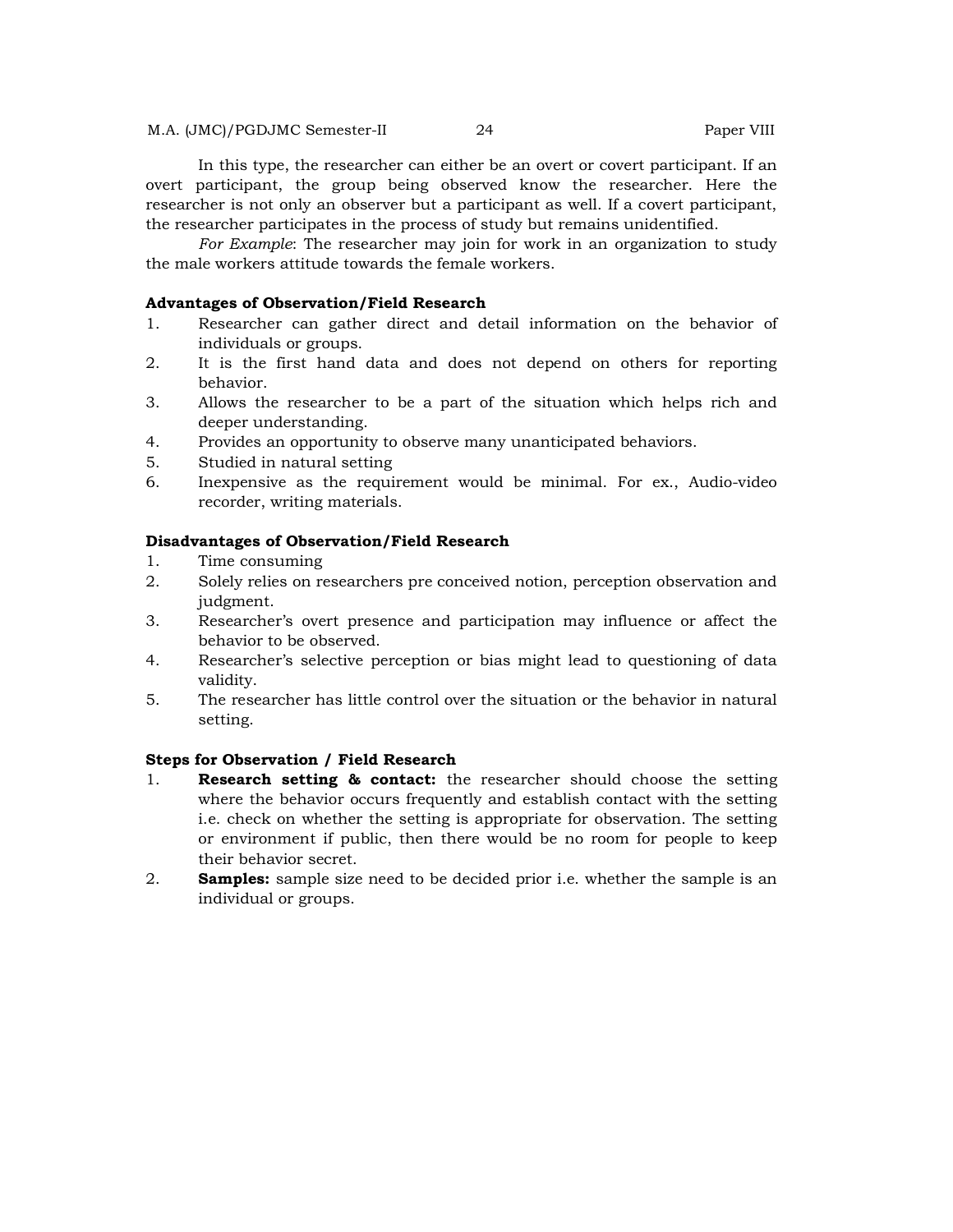M.A. (JMC)/PGDJMC Semester-II 25 Paper VIII

- 3. **Data collection:** collection of data using various tools like audio video recorder, taking field note and even using secondary source like documents, images, photos also to be gathered.
- 4. **Analysis of Data:** raw data collected is arranged based on themes, patterns or categories for understanding the behavior or a phenomenon.
- 5. **Pan to exit:** if the researcher is a participant observer, then he need to plan his exit accordingly without affecting or disturbing the group.

 Observation or field research can also be done online by observing the posts, images, texts on screen. Data analysis is usually done by understanding the textual (emails, messages and emoticons), graphical representation (photos, videos, animation etc). Online observation does have a drawback as researcher cannot observe the non behavioral expressions.

#### **Focus Group Method**

 Focus group or group interview is a research approach in which the researcher observes large amount of data through interaction or discussion with a group (usually with 6 to 12 people). The discussion with the group is lead by a moderator on the topic of interest under investigation in a limited period of time.

 *For Example*: If a topic of study is on – How TV soaps are affecting women's attitude towards other woman in family. So for the focus group method, women who watch TV soaps extensively are invited for discussion. The discussion is lead by the moderator with certain set of questions and interaction among women are recorded by the moderator

#### *Morgan (1997) suggests that focus group can be either***:**

a. *Self – Contained***:** Focus group is one in which the focus group method is the only means of data collection. The data from the groups provide a sufficient answer to the research question and results stand on their own.

b. *Supplementary***:** Focus group is one in which the group discussion is the starting point or a source of follow-up data for a quantitative study.

c. *Multi-method approach***:** The Focus group results might be combined with participant observation, case studies and surveys. In this situation, the focus group is not used to supplement other techniques, but stands as the equal methodology.

#### **The characteristics of the Focus Group:**

1. Group of people selected for interaction and discussion need of have certain characteristics related to the topic for discussion. For example: If the discussion topic is on online gaming, the participants who are frequent online gamers are selected.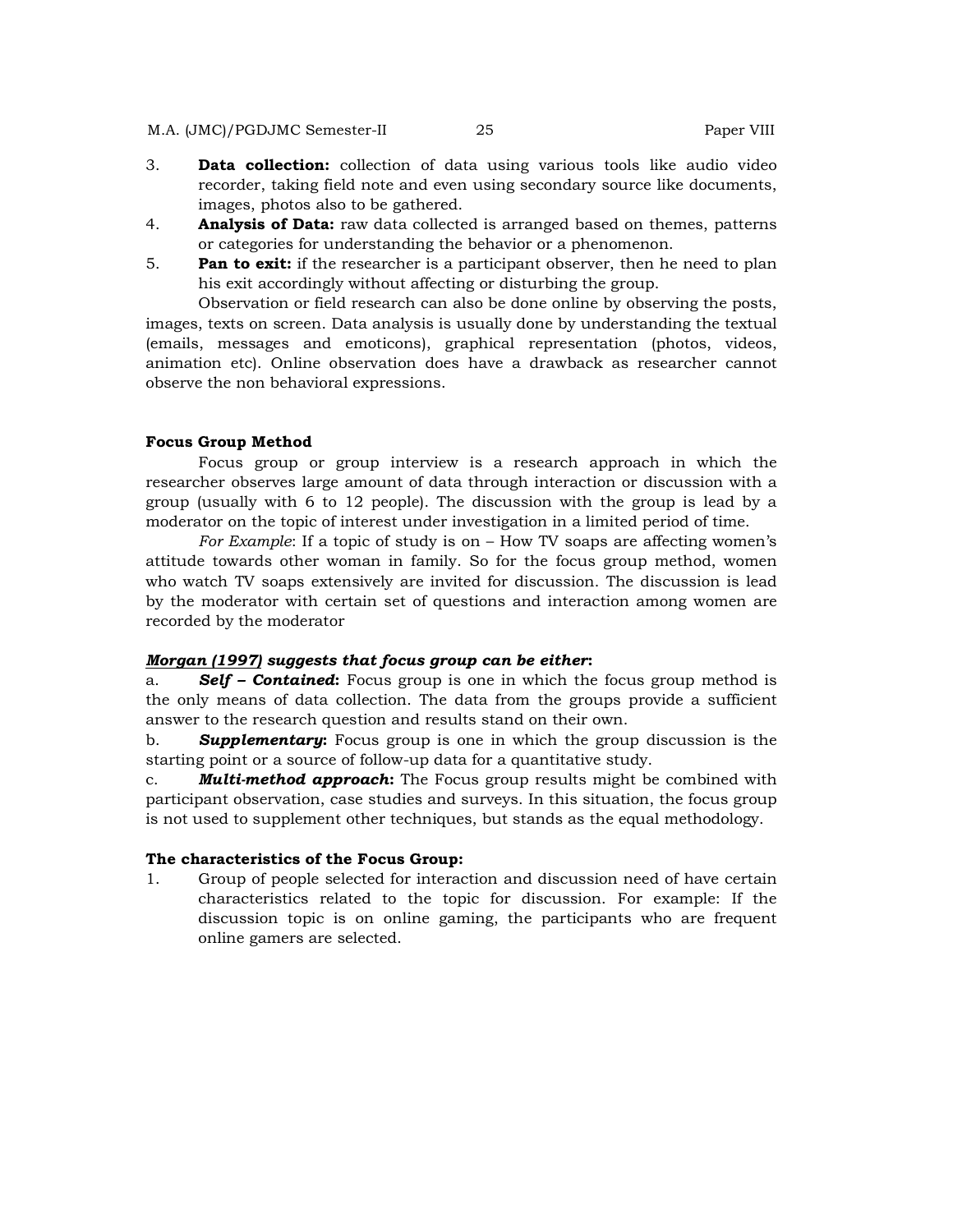#### M.A. (JMC)/PGDJMC Semester-II 26 Paper VIII

- 2. Moderator assumes great importance in focus group approach. He creates and manages the discussion.
- 3. Have focused discussion, the questions to be asked are predetermined and structured. But the moderator is free to depart from the structure if relevant information is presented by the participants.
- 4. Data in focus groups helps in understanding varied opinions and attitudes towards the topic.

# **Advantages of Focus Group**

- 1. Produces concentrated amount of data on topic/ phenomenon.
- 2. Relies on discussion and interaction in group to gather data.
- 3. Flexible in questioning i.e. question design can undergo change during discussion.
- 4. Focus group responses are more complete. An individual's views can stimulate others to think in the same line.
- 5. A skilled moderator can even observe the non-verbal behavior and facial expressions of the participants during the interaction.
- 6. Can be used as preliminary information for further research.

### **Disadvantages of Focus Group**

- 1. An unskilled moderator may not drive the discussion in the right direction.
- 2. Group leader of the focus group may impose his opinions on the group members.
- 3. Focus group selected may not be the actual representation of the population.
- 4. If moderator fails to lead the discussion, the data produced may not be useful.
- 5. As researchers create and direct the group which is less naturalistic.

# **Steps in Focus Group Approach**

- 1. **Identify and define the problem:** Based on investigations, the researcher need to identify the exact problem and should be well defined in order to test the ideas, opinions, attitudes and so on.
- 2. **Samples:** samples selected should represent the right population and also possess the characteristics related to topic of interest.
- 3. **Number of Focus Groups:** the researcher need to decide on the no. of groups required for discussion on the topic.
- 4. **Prepare the Study materials:** the researcher need to recruit the participants, check for the setting and the recording facilities. Skilled moderator selection is also very important. Questionnaire and question designs are also required.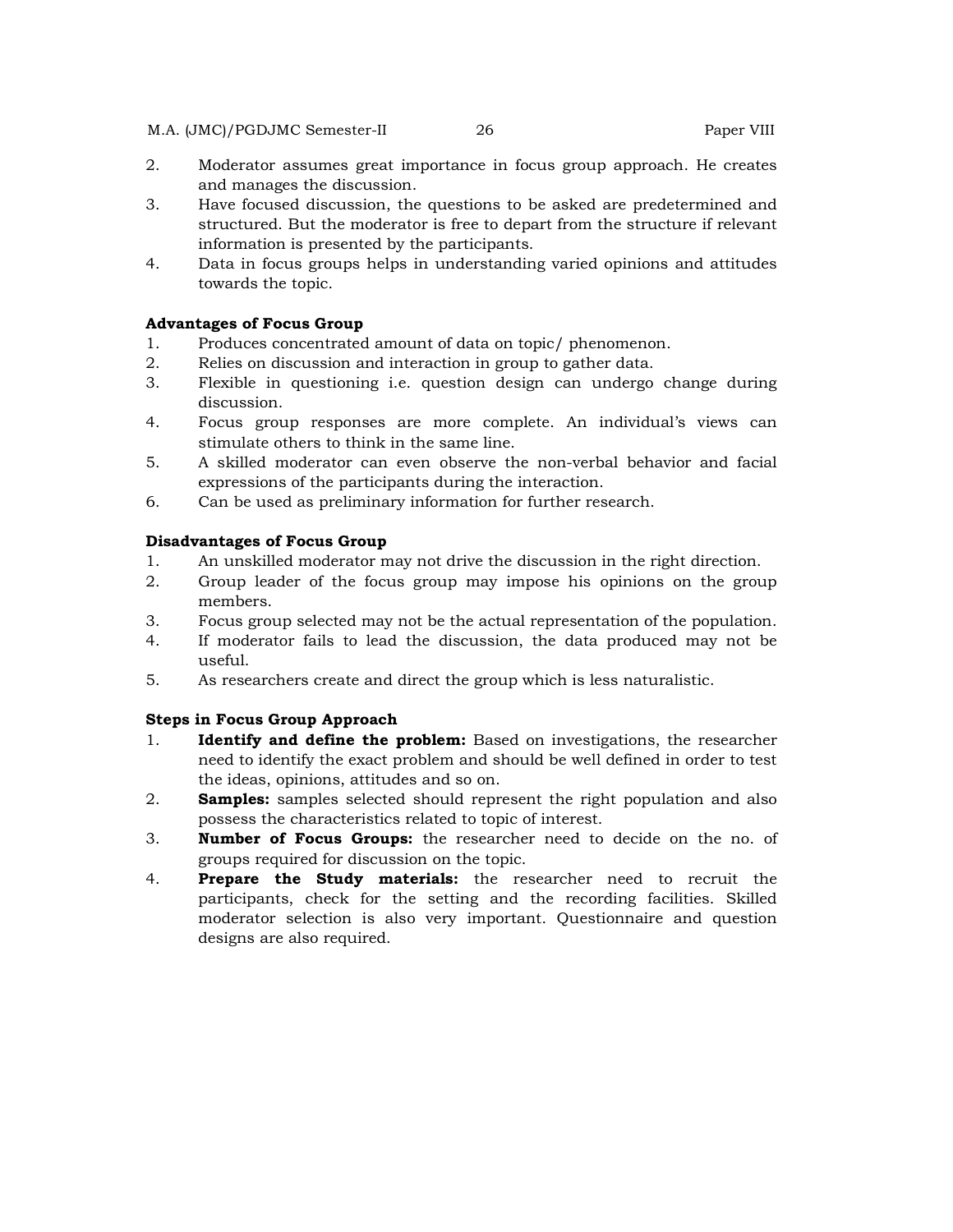- 5. **Conduct the session:** Focus group discussion session to be conducted by the moderator in the preferred location.
- 6. **Analysis of Data:** The moderator /researcher would make a note on what has been discussed, the points rose in interactions, and the non-verbal expression to offer an interpretation of the subject's response.

 At present times, with internet being the popular tool, Focus group discussions are also conducted online. Participants from multiple geographical areas can participate. The disadvantages of online focus groups are that the moderator would not be able to observe the facial expressions. The role of moderator is virtually eliminated. The moderator wouldn't be 100% sure of who types the answers. For online focus group one need to know how to read and type to be a part of discussion.

#### **Case Study**

 Case study simply means concentrating on single phenomena, unit or a case. This method is usually chosen by a researcher for greater insight, discovery and interpretation on a case rather than just testing hypothesis.

 *Example*: If a researcher has chosen a case study of Tata Foundation, he will understand the philosophy of the foundation through documents, observe various programs undertaken by the foundation, he may interview several people to understand the impact of the programs and also use various photos, articles, images as additional source to substantiate the study for analysis.

Merriam (1988-p.27) defines case study as "A qualitative case study is an intensive, holistic description and analysis of a single instance, phenomena or a social unit".

#### *According to Merriam, Case Study is characterized as being*:

- 1. *Particularistic***:** Case Studies focus on a particular situation, event, and program/phenomenon and for what it might represent (from the real life problem).
- 2. *Descriptive***:** The end product of the Case study is the rich description of the phenomena under study (complete literary description of complexities of the situation).
- 3. *Heuristic***:** Case study sheds light on readers understanding of the phenomena under study. They can bring about the discovery of new meaning, confirm what is known.

#### **Advantages of Case Study**

- 1. Provides tremendous information/ data about an individual, event or organization.
- 2. Helps with ideas for further research.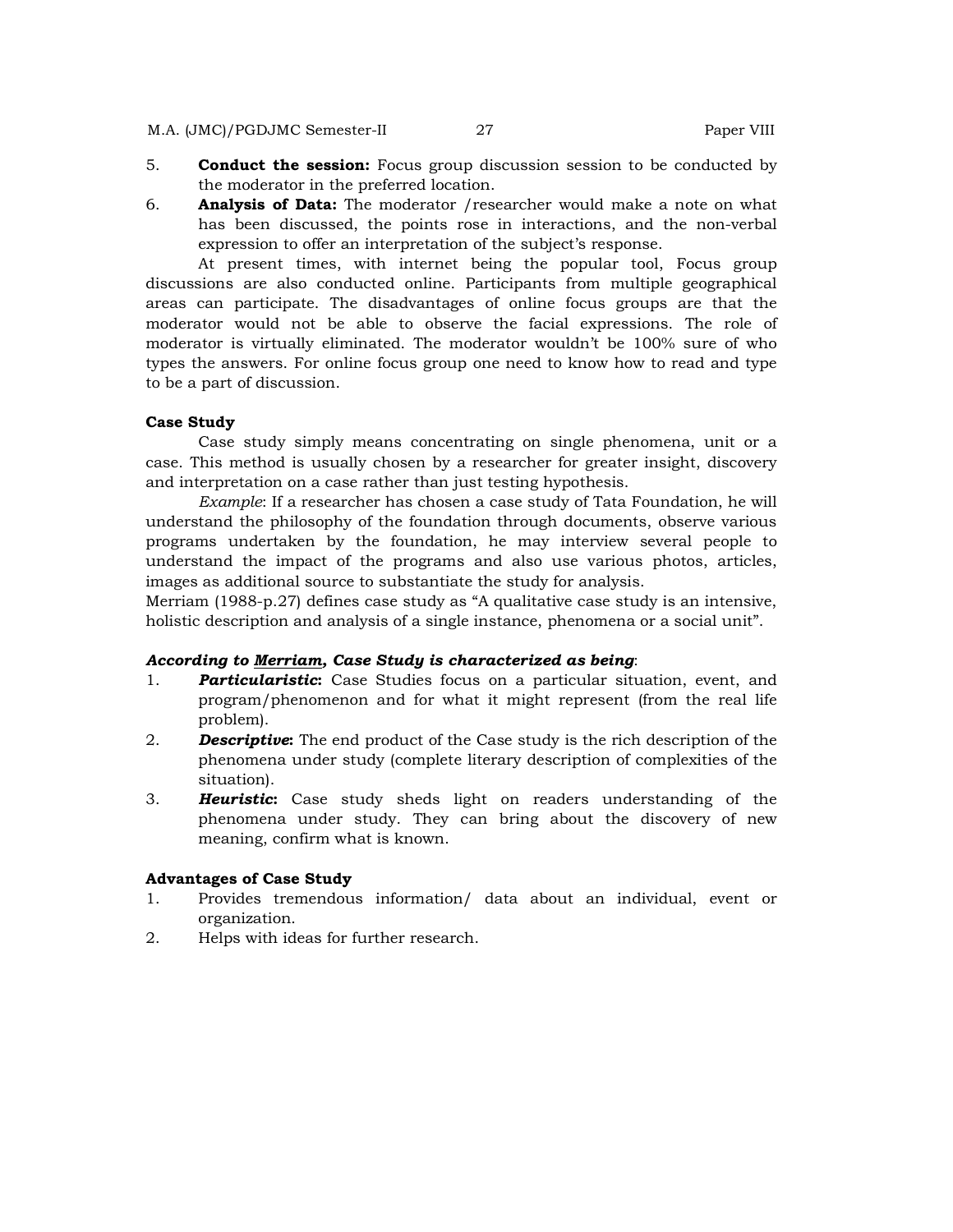### M.A. (JMC)/PGDJMC Semester-II 28 Paper VIII

- 3. Provides with wide variety of evidence.
- 4. Helps in in-depth understanding of a case, unit or an organization.

# **Disadvantages of Case Study**

- 1. It is time consuming as the phenomenon needs to be studied in depth.
- 2. It lacks scientific rigor as it depends on the perceptions of the researcher.
- 3. Raises issue of reliability, validity and generalizability.
- 4. Pre conceived notion of the researcher might lead to biased data collection.

# **Steps for a Case Study approach**

- 1. Frame work / design: In this stage, the researcher need to know what data or information to look for, what to ask and what to analyze.
- 2. A pilot study: A pre study to understand the lacking in the design and later refine the research design/ procedures prior to the study.
- 3. Data collection: varied sources can be used for data collection:
- Documents, memos, letters, transcripts
- **Interview**
- Observation/participant observation
- Physical artifacts
- 4. Data analysis: Analysis of data by arranging the data collected through various sources. It is usually done in the form of pattern matching, explanation building, and time series.

# **Research Report Writing**

 Research report is what presents the entire study in a formal manner following a strict format. The research report writing format is as follows:

- 1. *Introduction*: This section not just captures the attention of readers but is a very important segment providing overview of project, precise research questions, hypotheses, statement of problems, and significance of the study and why the study assumes importance.
- 2. *Literature review*: Literature review is study and evaluation of previous research. Literature review is used extensively to understand the questions that are left unanswered and the scope for further study in that particular area of research. Researchers using qualitative method do not write extensive literature review as it may unduly influence the researcher's perception towards the topic.
- 3. *Methods*: In methods we write about: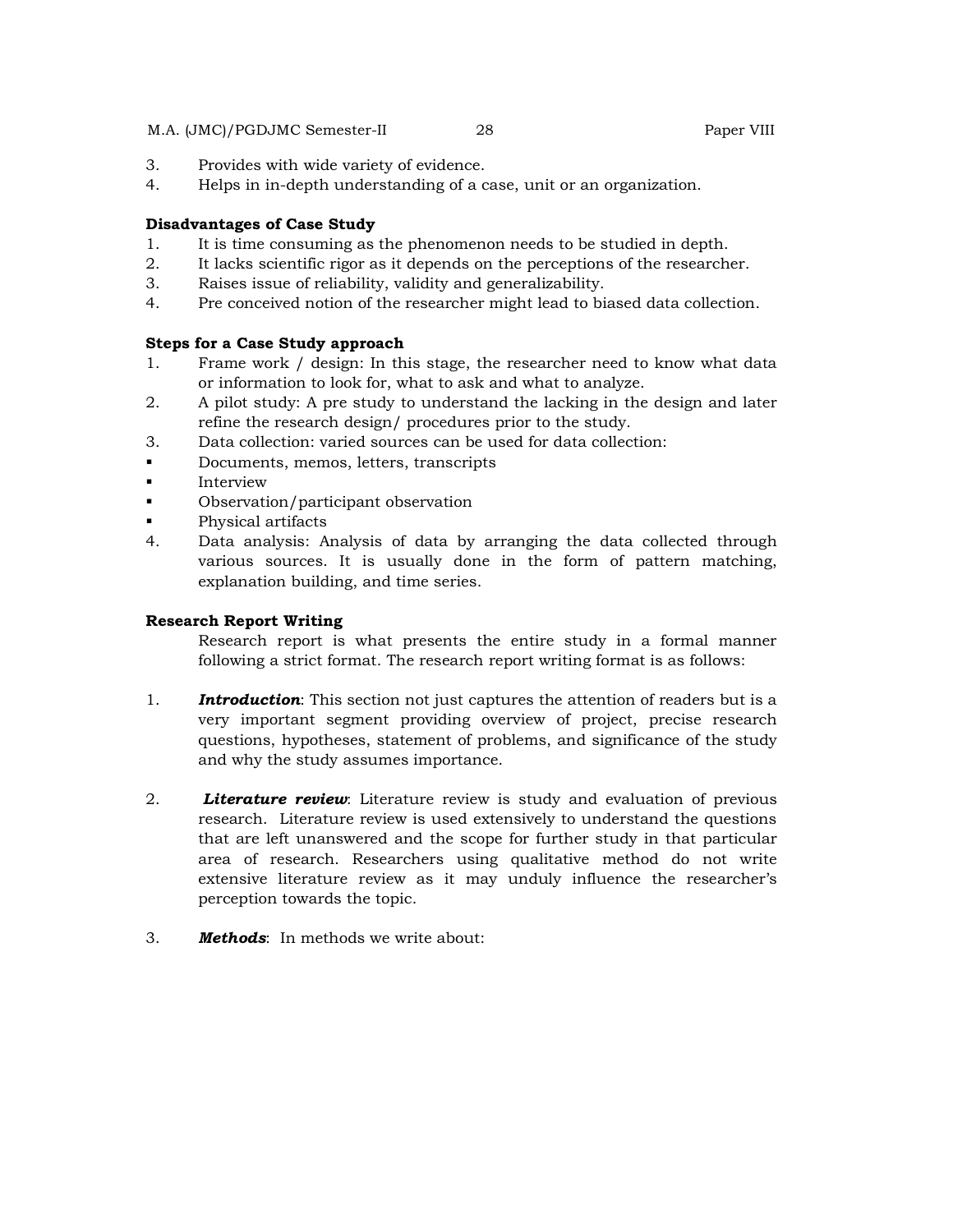- **Methods** used for data collection, reason for choosing the method and its importance in particular study.
- **Setting /environment:** Write about the setting chosen and how appropriate was the environment for the study
- **Sample:** Participants/Respondents selected need to represent the set population. Size of sample is also important.
- **Data Collection**: This segment explains the various sources used for data collection such as primary or secondary sources.
- 4. *Findings*: This is probably the longest section of a research report. This segment has statistical tabulations, graphs & charts. In qualitative report this section is usually a challenge for the researcher to write as he has to condense a lot of data into manageable size. The researcher needs to select vignettes, quotes, examples that are rich source of information for the findings. The researcher needs to strike balance between description and analysis.
- 5. *Discussion*: This section includes implication or interpretation of the study as a whole.
- 6. *Conclusion*: Is brief statements on the study or an overall summary.
- *7. References***:** The list of references used for the study must be arranged in alphabetical order and be presented.
- 8. *Appendices***:** The additional information (Questionnaire, Background information, glossary etc.) for better understanding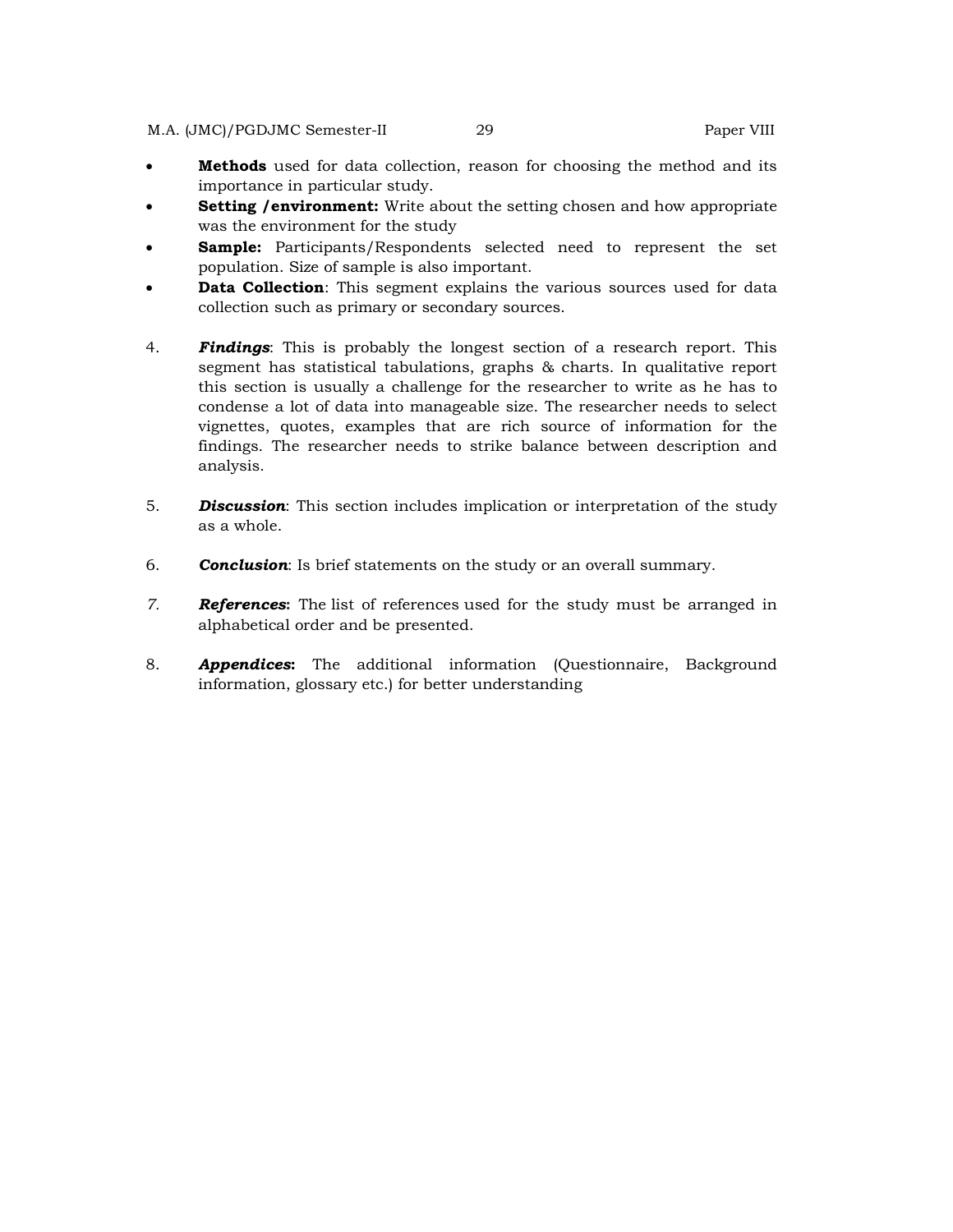| Sr.No.  | <b>Orientation</b>            | DINCLUNCU DUCWUCH QUAHLILALIVU AHA QUAHLALIVU AHAIYSIS<br>Quantitative | Qualitative                                               |
|---------|-------------------------------|------------------------------------------------------------------------|-----------------------------------------------------------|
| 1.      | Assumption/<br>View about the | A single reality i.e. can be<br>measured by an instrument              | Multiple realities are<br>observed                        |
|         | World                         |                                                                        |                                                           |
| 2.      | Research                      | Deductive in nature                                                    | Inductive in nature                                       |
|         | Approach                      | Procedures are established                                             | Flexible, Changing                                        |
|         |                               | before study begins<br>A hypothesis is formulated                      | strategies                                                |
|         |                               | before research can begin                                              | Design emerges as data are<br>collected                   |
|         |                               |                                                                        | A hypothesis is not needed                                |
|         |                               |                                                                        | to begin the research                                     |
| 3.      | Research                      | Establish relationship                                                 | Understanding a social                                    |
|         | <b>Purpose</b>                | between measured variables                                             | situation from participants                               |
|         |                               |                                                                        | perspective                                               |
| 4.      | <b>Research Study</b>         | Description, Explanation                                               | Descriptive, exploratory                                  |
|         |                               | and Prediction                                                         | and discovery                                             |
| 5.      | Nature of                     | Objective (different                                                   | Subjective, personal and                                  |
|         | Reality                       | observers agree on what is                                             | socially constructed                                      |
|         |                               | observed)                                                              |                                                           |
| 6.      | <b>Data Collected</b>         | Quantitative data is based                                             | Qualitative data is                                       |
|         |                               | on precise measurement                                                 | interview, observation,                                   |
|         |                               | Nature of data is variables                                            | case study                                                |
|         |                               |                                                                        | Nature of data is words,                                  |
|         |                               |                                                                        | images and categories                                     |
| $7. \,$ | Role of<br>Researcher         | The researcher is an<br>objective observer who                         | The researcher participates<br>and avoids distancing from |
|         |                               | neither participates in nor                                            | research or social setting.                               |
|         |                               | influences what is being                                               |                                                           |
|         |                               | studied.                                                               |                                                           |
| 8.      | Result/Analysis               | Identify statistical                                                   | Search for patterns,                                      |
|         |                               | relationship                                                           | themes and holistic                                       |
|         |                               |                                                                        | feature.                                                  |
| 9.      | Generalisability              | Universal context - free                                               | Detailed context based                                    |
|         |                               | generalization                                                         | generalization                                            |
| 10.     | Form of Report                | Statistical report -                                                   | Narrative report with                                     |
|         |                               | correlations, comparisons of                                           | contextual description and                                |
|         |                               | means, statistical findings.                                           | direct quotations from                                    |
|         |                               |                                                                        | participants.                                             |

**Difference between Quantitative and Qualitative analysis**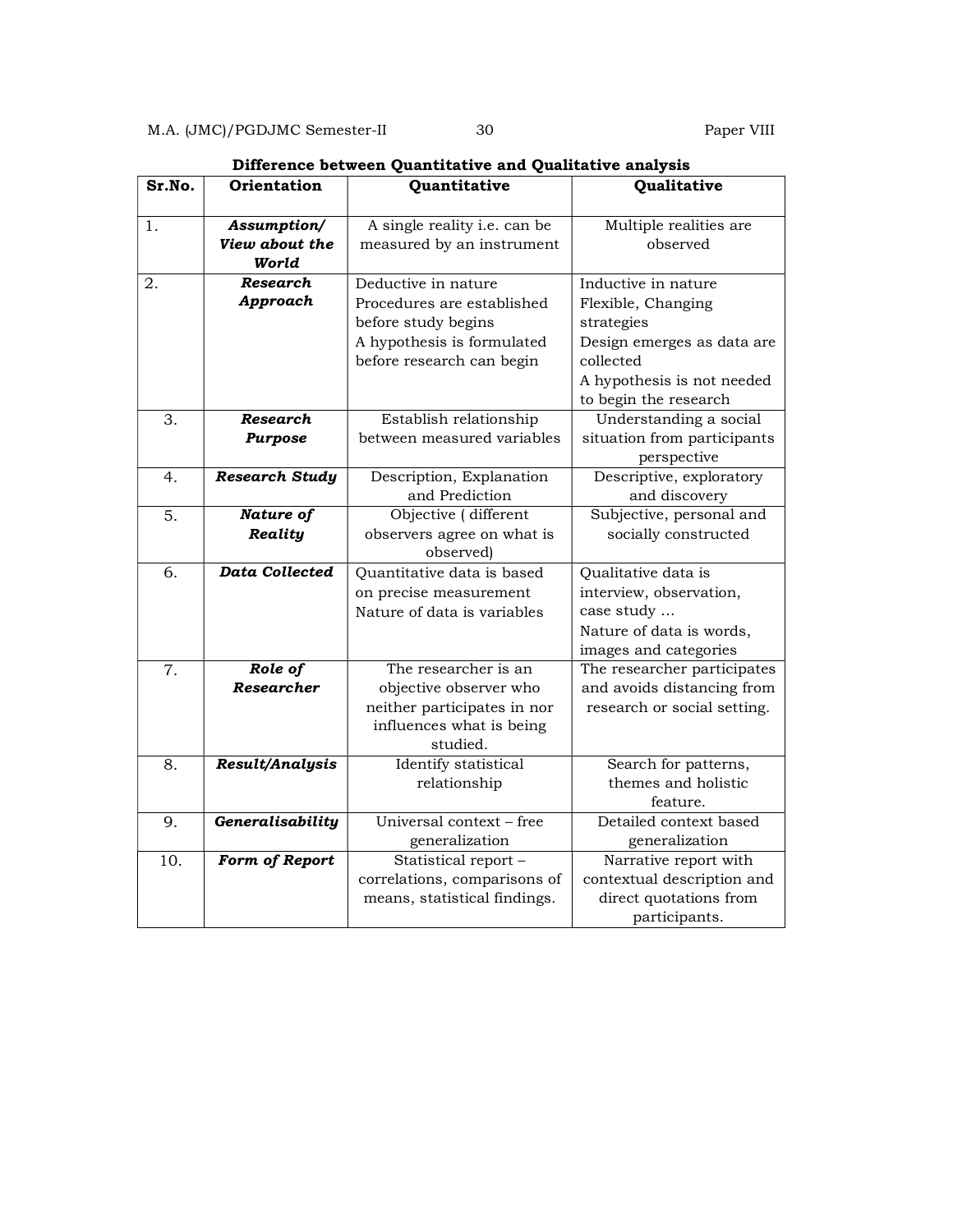### **Self assessment questions:**

- 1. Define Qualitative research design and explain its characteristics.
- 2. Delineate the Observation or Field Research with advantages and disadvantages.
- 3. Explain the Focus group method.
- 4. Elucidate the importance of Case Study method and steps to be followed for a case study.
- 5. Differentiate between qualitative and quantitative study.
- 6. Explain the qualitative research report writing format.

# **Further readings:**

Research Methodology: Methods and Techniques - C R Kothari Mass Media Research – Wimmer & Dominick Doing Research in the Real World – David E. Gray Qualitative Research and Case Study application in Education – Merriam,Sharan B Focus Groups as Qualitative Research – David L. Morgan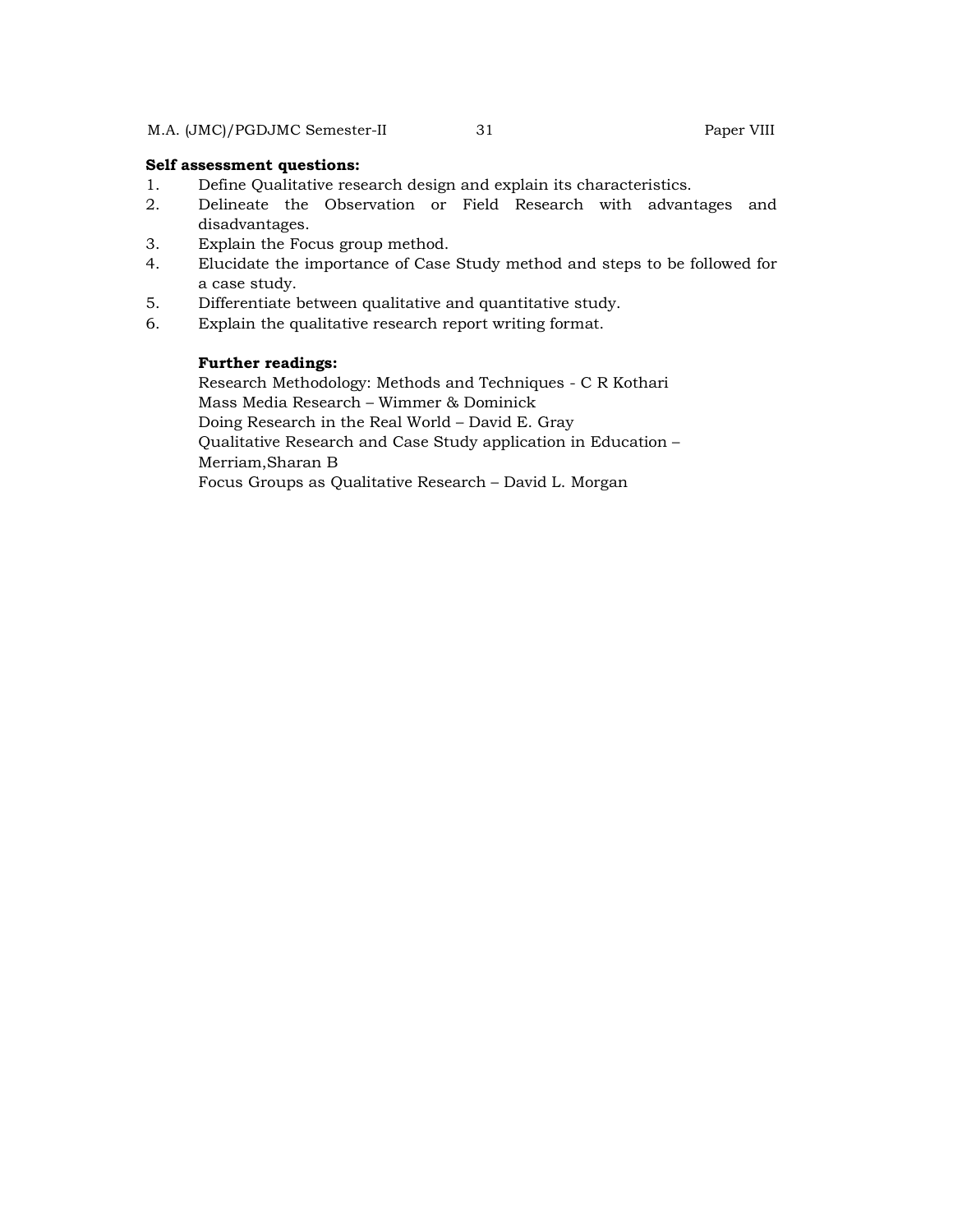#### **Terminologies**

- 1. **Applied Research:** Applied research is used to find a solution for an immediate specific or practical problem and develop new technology.
- 2. **MCR :** Mass Communication Research
- 3. **References :** Reference is the detailed description of the document/sources you have used in your research paper or project.
- 4. **Bibliography :** It is a list of sources consulted or used in the making of research paper, article or essay.
- 5. **Null Hypothesis :** The null hypothesis (Ho) is a hypothesis which the researcher tries to reject, disprove or nullify.
- 6. **Primary Data :** Data observed or collected directly from first hand experience specifically for the purpose of your research project.
- 7. **Control Group :** A control group is a group in an experiment or study to which no treatment is administered and is used as a benchmark to measure how the other tested subjects do.
- 8. **Non-Probability Sampling :** Non-Probability Sampling is a sampling technique that does not give all the individuals in the population equal chances of being selected in the sample selection process.
- 9. **Participant Observation :** A data collection technique in which the researcher participates or intervenes in the setting or ongoing activities.
- 10. **Sample Size :** Number of observations in a statistical sample.
- 11. **Census :** An official count, number or survey, especially of a population.
- 12. **Hypothesis :** A supposition or proposed explanation made as a basis for reasoning, without any assumption of its truth for further investigation.
- 13. **Case Study :** An intensive analysis of an individual unit, case or community for in depth study.
- 14. **Fundamental Research :** Research carried out to deepen understanding or obtain new knowledge in specific research area without any direct practical use. Also known as Basic or Pure research.
- 15. **Empirical Research :** Research based on experimentation observation or quantitative measurement.
- 16. **Quota Sample :** A sample representative of a group taken from a stratified population.
- 17. **Stratified sampling :** Stratified sampling is a probability sampling technique where in the researcher divides the entire population into different subgroups then randamly selects the sample from the different groups.
- 18. **Review of Literature :** A Literature review is an evaluative report of information found in the literature related to selected area of study. It gives a theoretical base for the research.